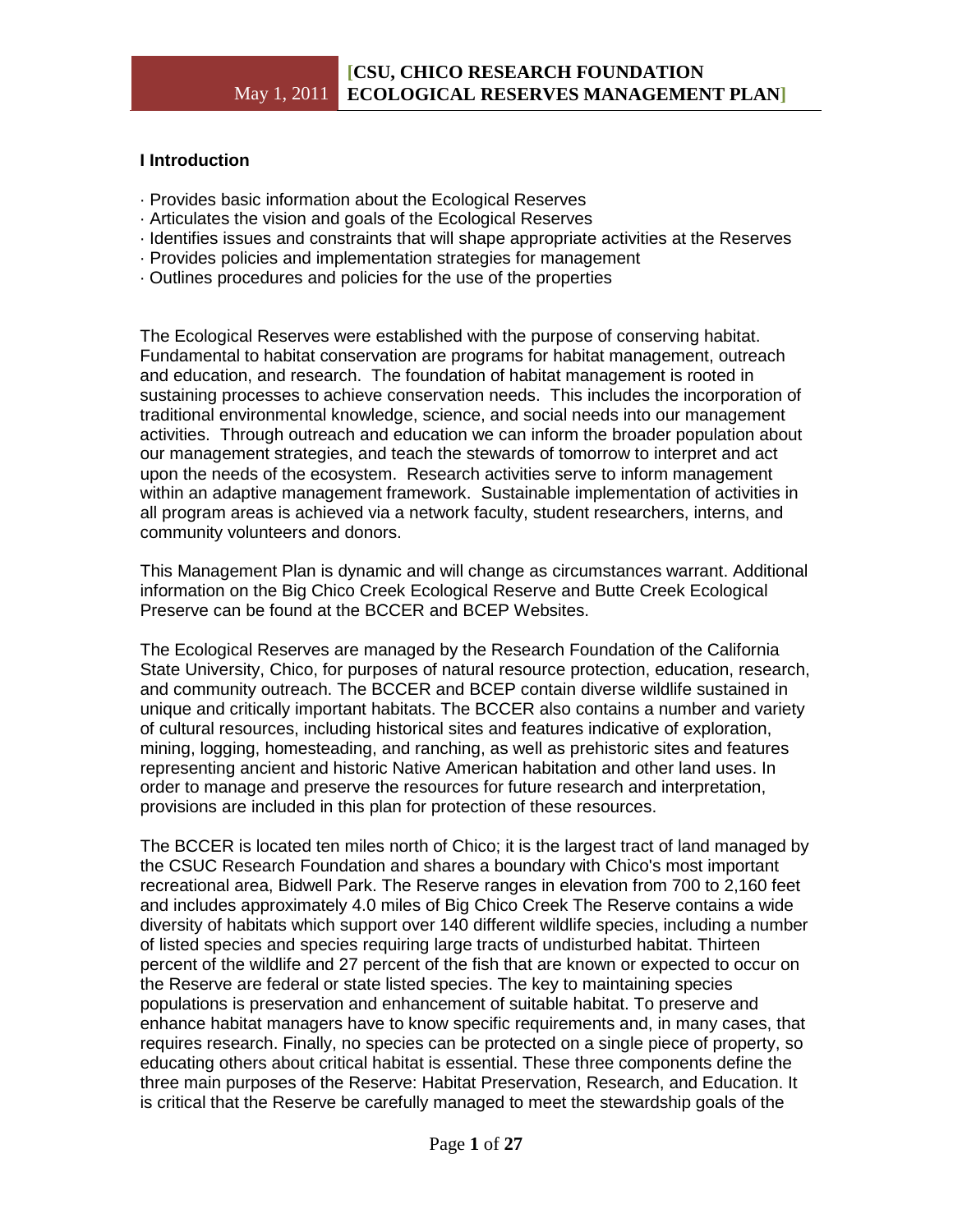Reserve and the needs of the University, while maintaining the good will of the neighboring property owners and the wider community.

The Butte Creek Ecological Preserve is a 93-acre site along the middle section of Butte Creek. The site was formerly used for gold, sand and gravel mining, and is recovering from those activities. The property contains more than a mile of creek frontage, which is critical salmon habitat and spawning grounds, as well as habitat for many species of special status, including Chinook salmon and bald eagle. In December 1998 the University Research Foundation purchased this site with grants from the US Fish and Wildlife Service, National Fish and Wildlife Federation, CALFED, and the Wildlife Conservation Board. The goal of the preserve is to work in conjunction with other programs towards achieving a reasonable balance among the diverse demands on the resource base of the Butte Creek watershed. The research foundation will provide an adaptive management approach to managing the property. Program areas at the preserve include habitat management and conservation, outreach and education, and research. The reserve is open to the public year round

# **II Mission Statement**

The mission of the CSU, Chico Research Foundation's Ecological Reserve System is to preserve critical habitat and to provide a natural area for environmental research and education.

# **III Vision**

The Ecological Reserve System is committed to preserving the natural environment, the species that comprise the native biota, the natural processes that have always operated in the environment and the cultural resources that are part of its heritage. The Ecological Reserve System will be carefully managed to meet the stewardship goals of the Reserves with the understanding that they are part of larger ecosystems. The Reserves will strive to meet the needs of the University and maintain the goodwill of neighboring property owners and the wider community.

To preserve and enhance habitat, the requirements of the species that live in the Reserves and what effects disturbances have on the habitat and its inhabitants must be understood along with the dynamics of the ecological processes. The facilitation of research is critical to such an understanding.

The Reserves serve as a resource for California State University, Chico, providing professional opportunities for faculty and educational opportunities for students. Encouraging educational access to the Reserves by regional schools and the public through outreach to the population of the region will enable future generations to realize the importance of such natural resources as the Ecological Reserves.

The Reserves also serve as a resource for public access and community activities compatible with the goals of the Reserves; to the extent possible, public and community access should be integrated with the educational goals of the Reserve.

For this vision to come to fruition it will be necessary to seek funding from all constituents and friends of the Reserves.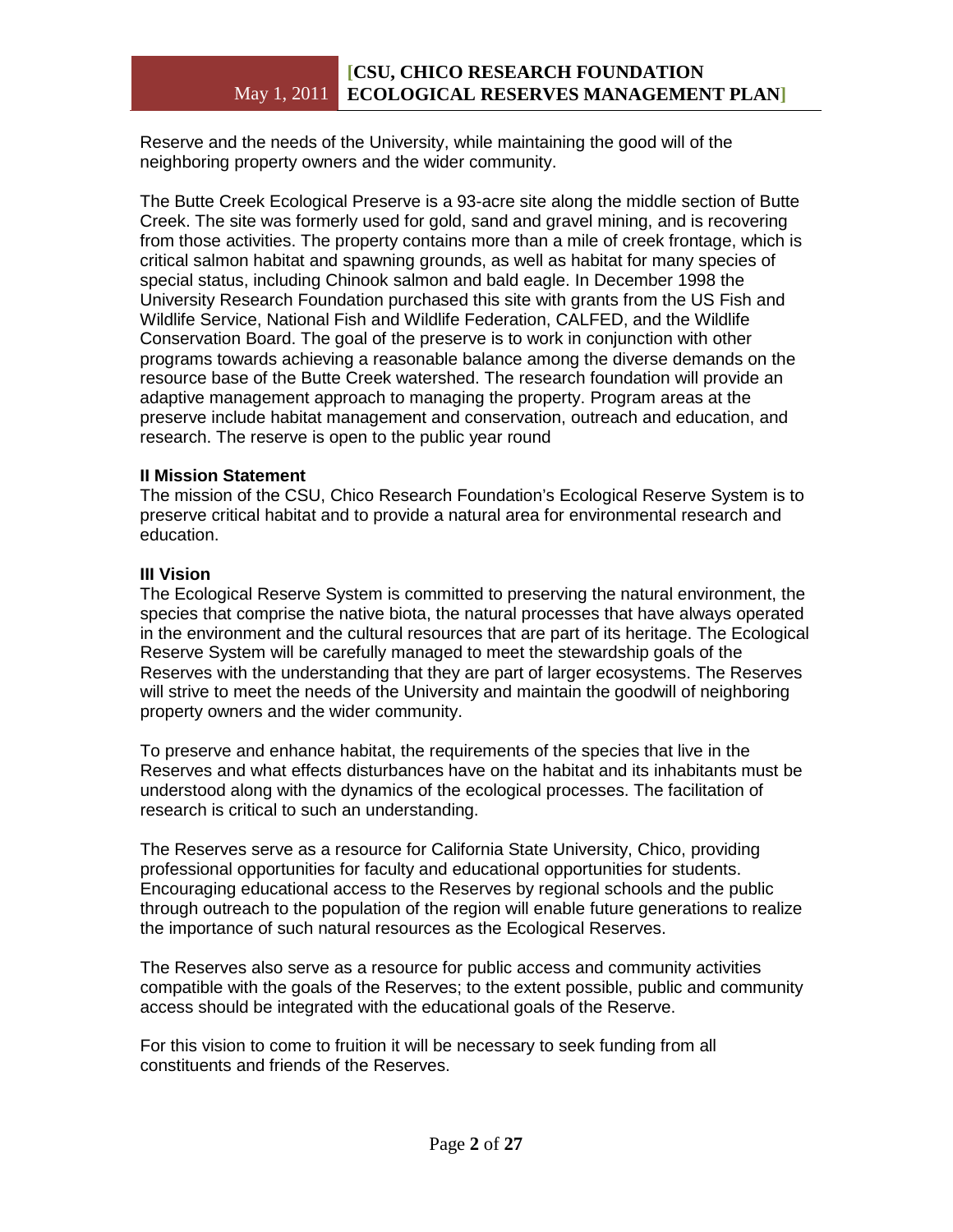# **IV Goals, Objectives, and Implementation Strategies for the Ecological Reserves**

# **A. NATURAL AND CULTURAL RESOURCE PRESERVATION AND ENHANCEMENT**

**Goal:** To preserve and restore natural and cultural resources of the Reserve System in order to maintain ecological processes and enhance biological diversity; maintain the physical integrity and sociological sensitivity of historical and archeological sites, and protect the Reserves from undue encroachment or damage by human activities.

#### **Natural Resources**

**Objective 1:** Maintain the Reserve as part of a larger ecosystem with holistic management for flora and fauna - on an ecosystem rather than species level.

#### **Implementation Strategy:**

Encourage other agencies and private land owners to maintain biological corridors to other protected areas.

**Objective 2:** Develop inventories and maps of natural resources.

#### **Implementation Strategy:**

Inventories and maps of natural resources should be ongoing.

Vegetation, geologic, soil maps, etc. are valuable tools for research and management and should be updated periodically.

**Objective 3:** Avoid activities that might damage natural resources.

#### **Implementation Strategy:**

When feasible, eliminate fencing within Reserve boundaries.

Eliminate traditional cattle grazing; consider short term grazing as a management tool. Restore wet meadows and floodplains degraded by gullying; construct waterbars or rolling dips along roads as needed.

Place cut brush in areas where gullying is likely.

Restrict recreational activities that create soil erosion or introduce non-native species.

Monitor trail erosion and restrict trail access if erosion becomes significant.

**Objective 4:** Management of Reserve should be in expectation of fire and other natural processes.

#### **Implementation Strategy:**

Create a fire management plan that integrates Reserve objectives with fire safety.

Work with Cal Fire to develop a policy on allowing wildfires to burn naturally on the Reserves.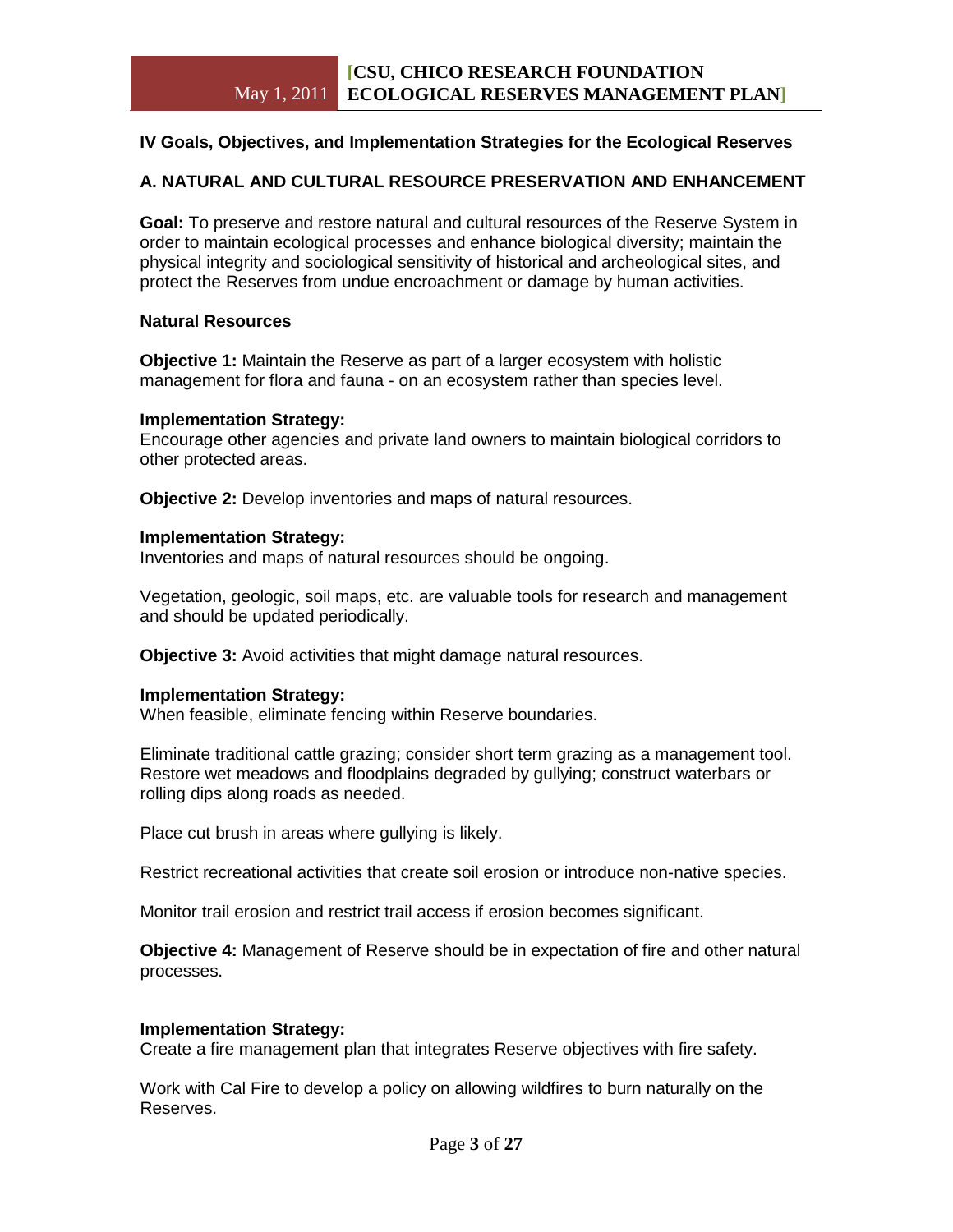Work with Cal Fire to conduct regular prescription burns that meet the objectives of the Master Management Plan.

Review and update the Fire Management Plan.

**Objective 5:** Re-establish or expand populations of native species; eliminate or reduce exotics and maintain the genetic integrity of species whenever possible.

#### **Implementation Strategy:**

Replace exotic species with native species when feasible.

Prioritize the removal of exotic species based on available labor, extent of infestation, and ability to control over long periods of time.

Limit management treatments to relatively small areas at one time.

Reintroduction of extirpated native species should be encouraged.

**Objective 6:** Encourage conservation easements in the watersheds and seek to acquire property and promote stewardship contracts when the action meets the goals and objectives of the Master Management Plan for the Reserve System.

#### **Implementation Strategy:**

Seek to acquire the three BLM parcels along highway 32 that are adjacent to the BCCER.

Consider acquisitions, especially lands adjacent to the Reserves as they become available and funding allows.

Work with large neighboring land owners to promote conservation practices.

**Objective 7:** Assume a leadership role in the management of watersheds associated with the Reserves.

# **Implementation Strategy:**

Implement practices that reduce erosion and allow surface water to infiltrate native soils. This includes restoring wet meadows and floodplains degraded by gullying.

Implement and maintain roads using best management practices such as out sloping and creating rolling dips. Maintain the natural runoff patterns whenever possible. **Cultural Resources**

**Objective 1:** Establish cultural resource protection standards that meet or surpass state and national standards.

#### **Implementation Strategy:**

Develop a cultural resource management plan that includes long term evaluation and mitigation of sites.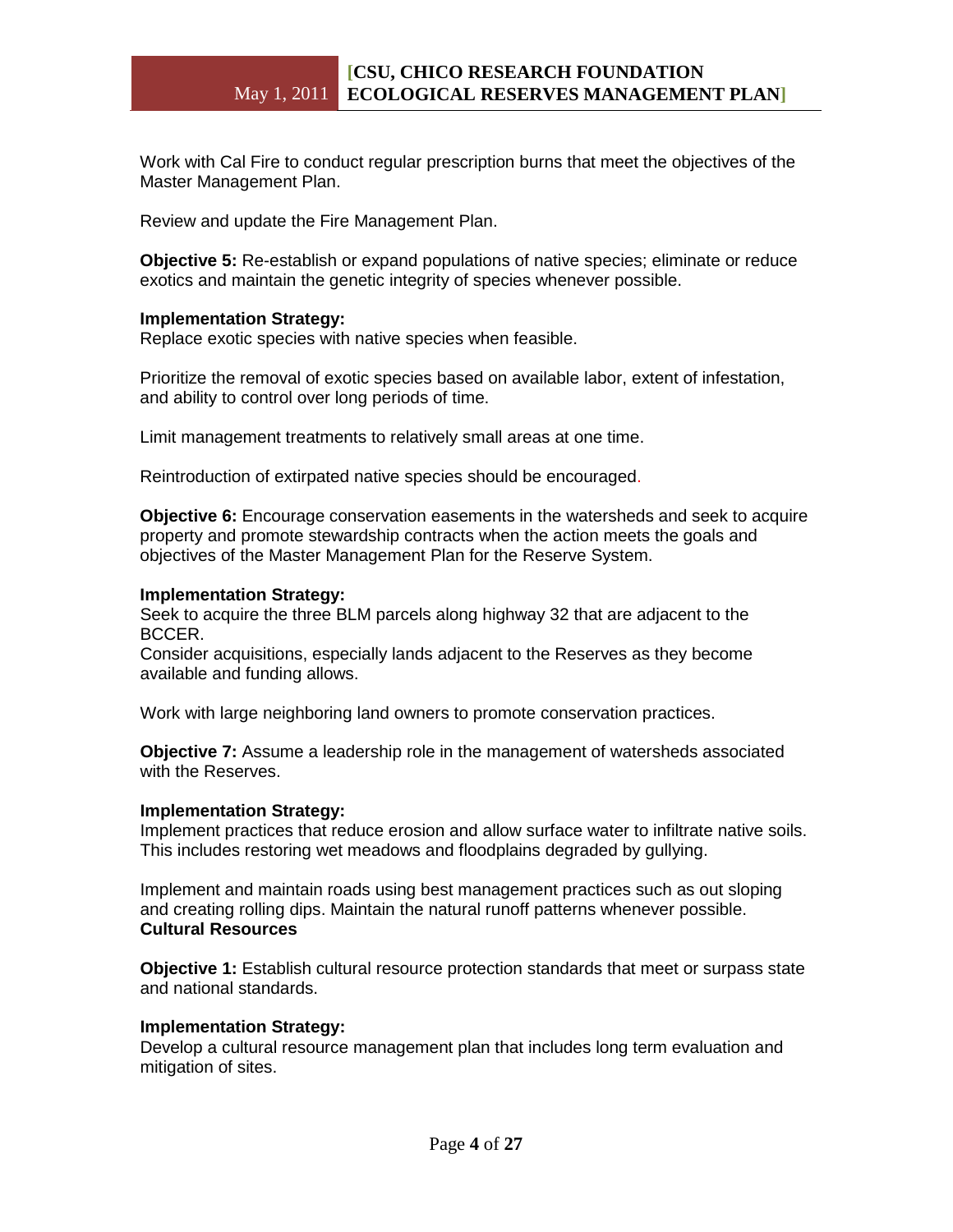Incorporate the plan for inventory, evaluation and mitigation of sites into academic/course schedules.

**Objective 2:** Develop inventories and maps of cultural resources.

#### **Implementation Strategy:**

Inventories and maps of natural and cultural resources should be ongoing.

**Objective 3:** Avoid activities that might damage cultural resources.

#### **Implementation Strategy:**

Restrict recreational, educational, and outreach activities on designated archaeological sites.

Monitor subsurface disturbance.

Develop a policy on informing the users of the Reserve about cultural resources and insure resource managers are aware of cultural sites.

**Objective 4:** Integrate cultural resources protection with university academic mission.

#### **Implementation Strategy:**

Create a high-quality learning environment in an "outdoor classroom" setting by investigating and recording cultural resources through CSU archaeology courses.

Provide data and information relevant to the prehistory and history of populations of the North State by investigating and protecting cultural resources on the Reserves.

Investigate the past, prehistory and history, to gain a better understanding of past resource use and the social and environmental consequences we have inherited.

**Objective 5:** Establish connections with appropriate groups or individuals interested in their heritage.

#### **Implementation Strategy:**

Connect with Mechoopda Maidu as well as other Native American tribes in the region, regional historical societies and vocational historians and archaeologists, and the Chico, Butte County and North State communities.

**Objective 6:** Encourage cultural resource research on topics that yield information facilitating management decisions.

#### **Implementation Strategy:**

Invite local Native American groups to participate in academic/research projects.

Encourage research projects on the Reserves.

**Objective 7:** Share results and data with appropriate community.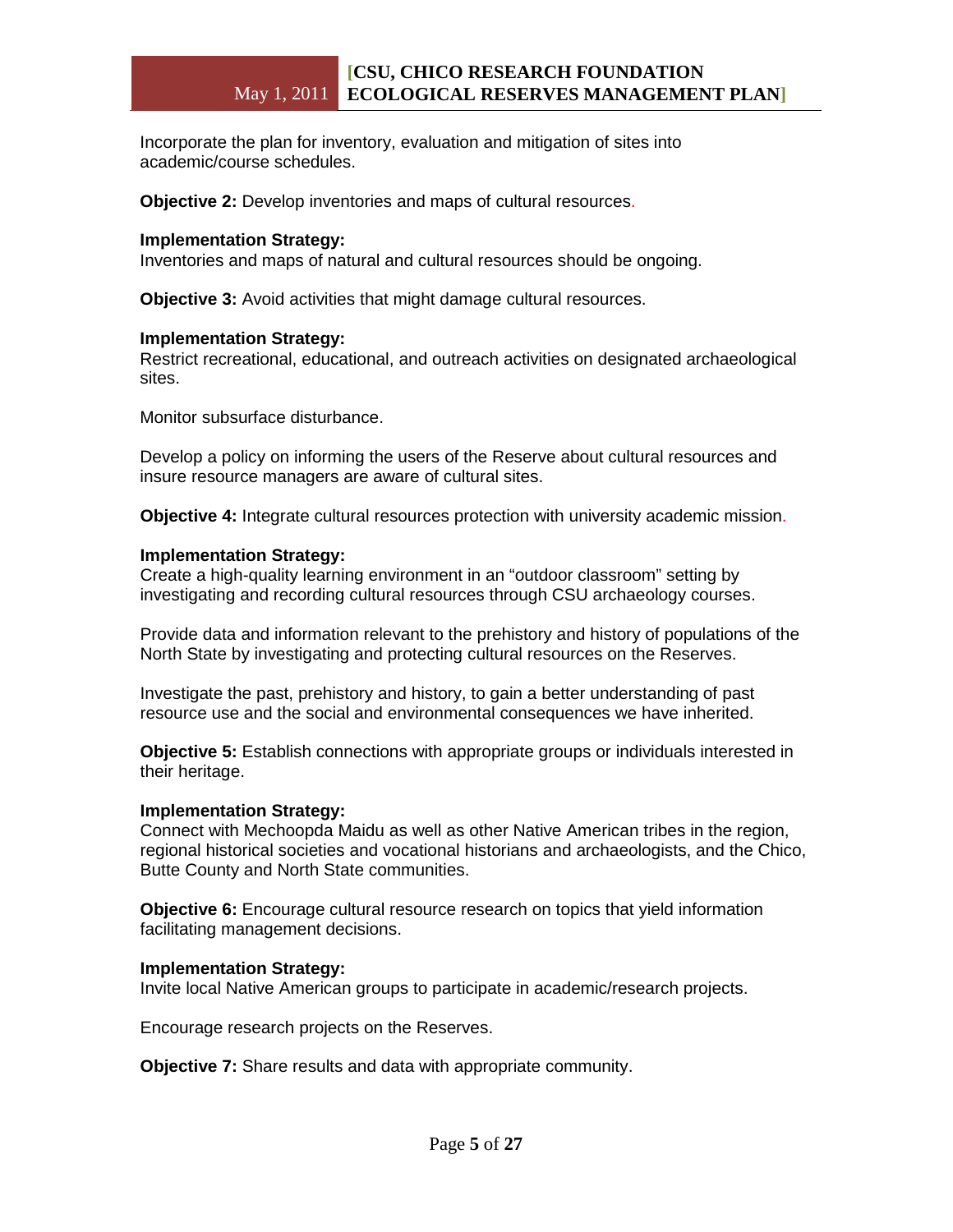# **Implementation Strategy:**

Introduce community to cultural resources through tours, media, and signs/brochures.

# **B. EDUCATION**

**Goal:** To educate ourselves, our students, and the community to appreciate and understand ecological systems as part of becoming informed citizens and effective leaders in a democracy. The Reserves will be an educational resource serving as an outdoor laboratory, a natural museum, and an outdoor classroom.

**Objective 1:** To promote fieldtrips by educational groups and accommodate educational activities by developing educational materials which serve to enhance learning experiences at the Reserve.

#### **Implementation Strategy:**

Create an introductory university level module in order to provide background information about the Reserve that could be used by classes in any discipline.

Create a similar module for K-12 classes. The modules will be designed to present opportunities for research and education by highlighting resources on the Ecological Reserves.

Create an interpretive center in the BCCER Barn with displays explaining the purpose of the Reserve and its resources. Consider a "green" classroom/lab/bathroom facility showcasing alternative energy and resource use strategies, a small natural history museum, a Native American cultural site (demonstration of house and food storage facility.

Revise nature trail guide to increase use.

Develop trail maps specifically designed for field trips. Educational groups would be able to access information or download handouts from the BCCER website. This would include the level of difficulty, length, and estimated time to complete the route. Include topics of interest that students could investigate along the trail.

Create maps of important resources and uses and make maps easily available.

Maintain roads and trails to facilitate access. Development of roads and trails may be considered, but only after careful study.

**Objective 2:** To inform Faculty how they and their classes can benefit from the Reserves and to assist them in gaining access to parts of the Reserves appropriate for their needs.

# **Implementation Strategy:**

Provide tours to show prospective instructors the potential of the Reserves for their classes. Encourage faculty to participate in tours.

Prioritize a list of areas and subjects that would be appropriate for long-term studies by classes with each class building on previous class data.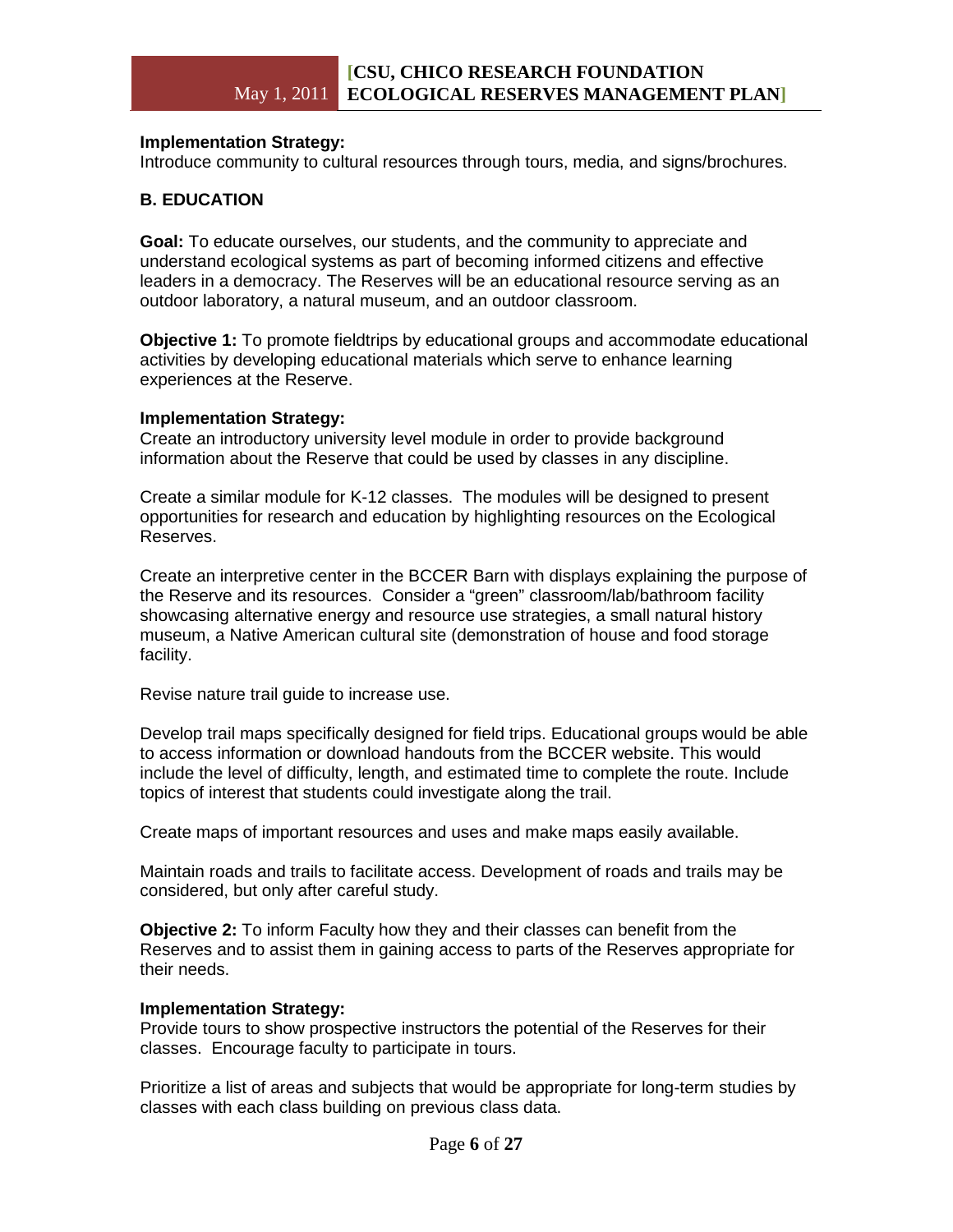**Objective 3:** To encourage student projects within the Reserves.

#### **Implementation Strategy:**

Identify areas of the Reserves that can be utilized for student projects.

Encourage student projects that facilitate management decisions.

Assist students in gaining access to study areas.

**Objective 4:** Continue to use the Reserves as an outdoor classroom for K-12.

#### **Implementation Strategy:**

Accommodate as many classes as funding and other resources allow without serious degradation of natural or cultural resources.

Seek funding to hire a full-time Education and Research Coordinator. This position will coordinate the K-12 outdoor education program and associated assessments; community education programs; and coordinate student interns, class visits, and research activities associated with CSU Chico and other institutions.

Develop the curriculum for specific grade levels to incorporate the California Education and the Environmental Standards (EEI) and encourage teachers to use the standards.

Develop stand-alone curriculum boxes and trail maps for particular grades specifically designed to facilitate additional field trip opportunities (in addition to the existing Outdoor Classroom program 2011). Teachers could access our selection of topics from our website prior to their visit to the Reserves to aid presentation of relevant information. Additional resources (e.g., visual and "hands on, minds on" teaching aids) would also be available for check out upon arrival). This would include the level of difficulty, length, and estimated time to complete the hiking route and associated activity. It would also include additional topics of interest that students could investigate along the trail.

Coordinate with other local K-12 programs and other departments within CSU Chico to avoid duplication of services and to enhance program efficiency.

# **C. RESEARCH**

**Goal:** To promote and accommodate research activities on the Ecological Reserves.

**Objective 1:** To promote class and individual research projects.

#### **Implementation Strategy**:

Continue fundraising activities to support student grant awards.

Advertise the BCCER and BCEP to other institutions.

Prioritize list of areas and subjects the TAC would like to see studied.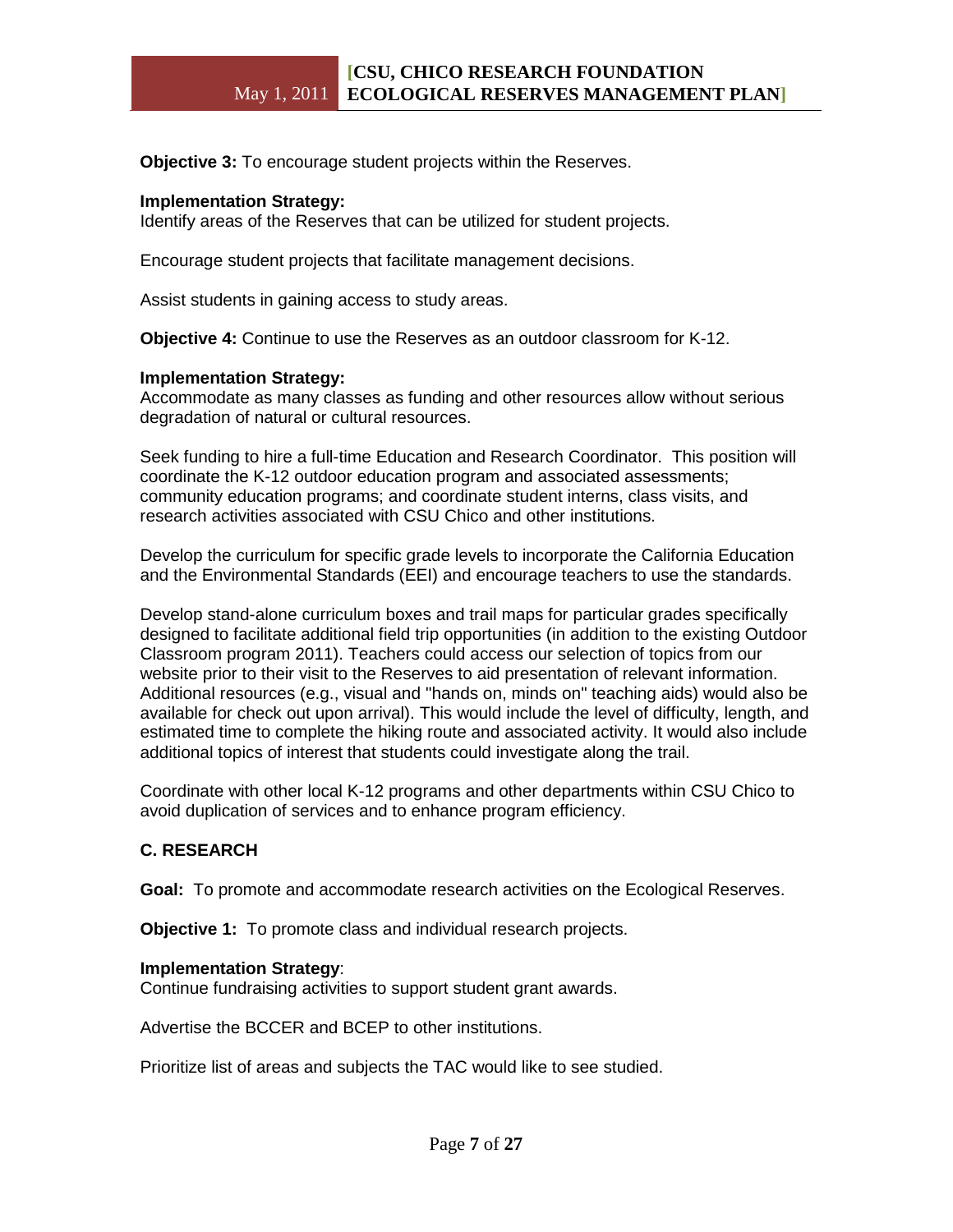Develop an option for researchers to overnight at the BCCER by creating a guestroom at the caretaker's house or a stand-alone bunkhouse.

**Objective 2:** Maintain an active website and other forms of communication in order to facilitate information flow to interested parties.

#### **Implementation Strategy:**

Revise website to comply with CSU, Chico standards.

Develop a policy for posting research projects and address researcher privacy issues.

Review policy on "taking" native species for research purposes.

**Objective 3:** To assist researchers in gaining access to parts of the Reserves appropriate for their projects.

#### **Implementation Strategy:**

Maintain roads and trails to facilitate access by researchers. Development of additional roads and trails may be considered.

Provide tours to show prospective researchers the potential of the Reserves for their studies.

Develop a minimal impact camping policy for researchers who need to spend extended time in remote parts of the BCCER.

**Objective 4:** To accommodate research activities by making facilities, other lands, and infrastructure available.

#### **Implementation Strategy:**

The Reserve has begun collecting research equipment through the student grant program that is available to researchers. Create an inventory of equipment so users know what is available to them.

Orient first time researchers at the Ecological Reserves to cover available resources (vehicles, field assistance, contact information, radio use, storage facilities and available equipment etc) and restrictions such as hunt areas and dates.

Explore the potential for developing a reserve-wide, wireless internet network. Consult UC Nature Reserve System and local resources to discuss feasibility.

Work with neighboring land owners to allow student research projects on their property as well as maintain good working relationships.

Create maps of important resources and uses.

Consider creating a laboratory building or space for laboratory research.

**Objective 5:** To facilitate the flow of information among researchers, between researchers and classes, and between the Reserve community and the general public.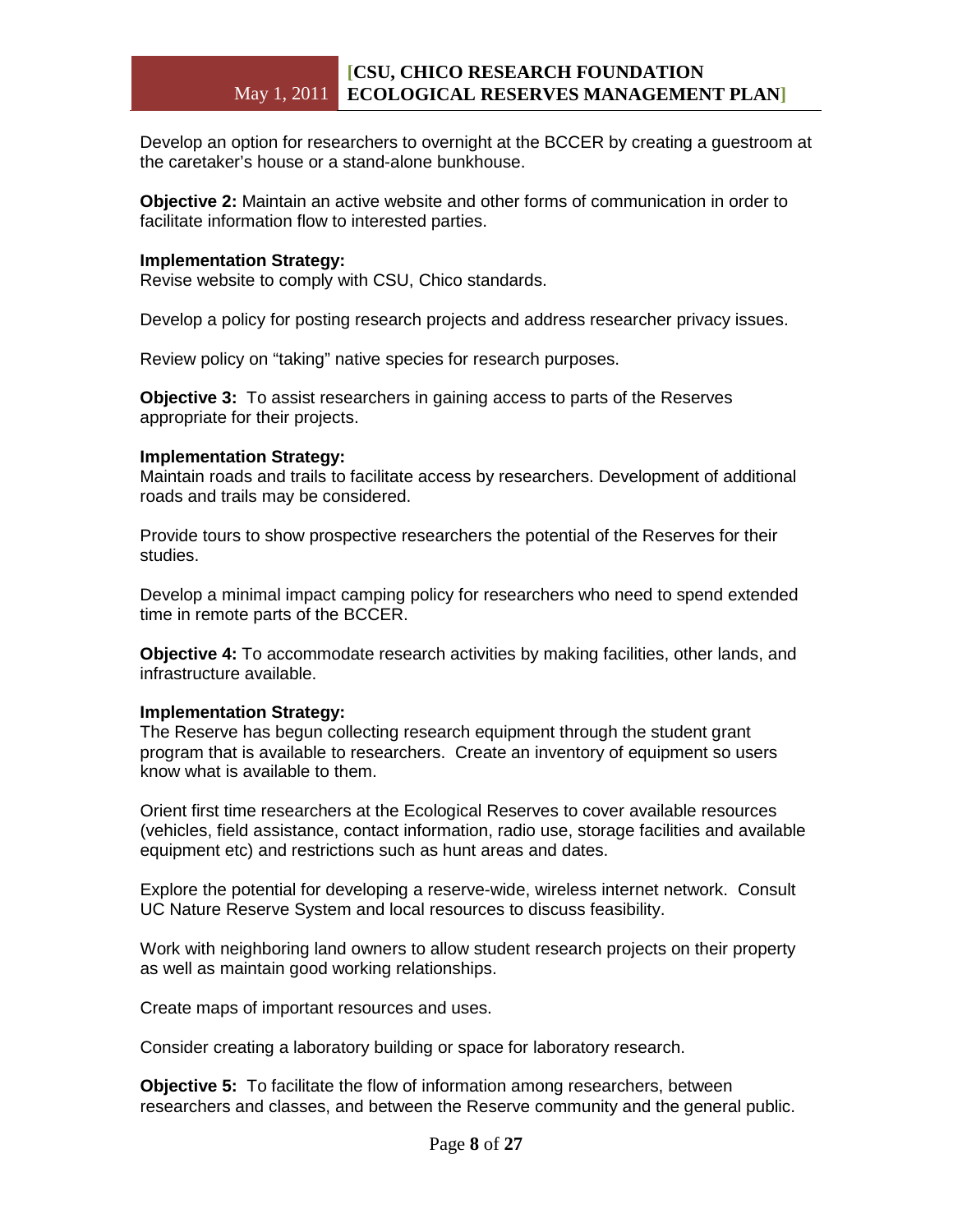#### **Implementation Strategy:**

Maintain a database of all research projects done on the Reserve and pertinent adjacent lands.

Maintain a research protocol on the web to clearly communicate steps necessary for conducting research on the Reserve. Update research protocol section of this plan.

Establish an annual symposium for faculty researchers and Reserve personnel to share information and ideas for maximizing the educational and research values of the Reserve.

Post information so researchers know when areas of the Reserves are not accessible.

#### **D. OUTREACH**

**Goal:** To connect the Ecological Reserves with the north state community.

**Objective 1:** To provide leadership and engage the community in land management practices, habitat enhancement, natural and cultural preservation, education, and research.

#### **Implementation Strategy:**

Conduct community programs such as Family Safari Days and the spring hiking series. Invite the public to participate in habitat enhancement, land management and cultural preservation activities.

Consider using Facebook, blogs, and other electronic media as a means of communication with friends of the Reserves.

Invite landowners to observe management practices on the Ecological Reserves.

Offer landowners, agencies, and local government assistance in implementing natural and cultural resource protection programs.

Work to develop mutual programs with the Gateway Museum and other non-profit groups.

**Objective 2:** Provide financial support for programs on the Ecological Reserves.

#### **Implementation Strategy:**

Candles in the Canyon is an annual BCCER fundraiser to support outdoor education and research programs.

Develop a fundraising mechanism for the Butte Creek Ecological Preserve.

Seek grants and donations to support Reserve programs.

Seek an endowment to ultimately support K-12 education, student interns and research.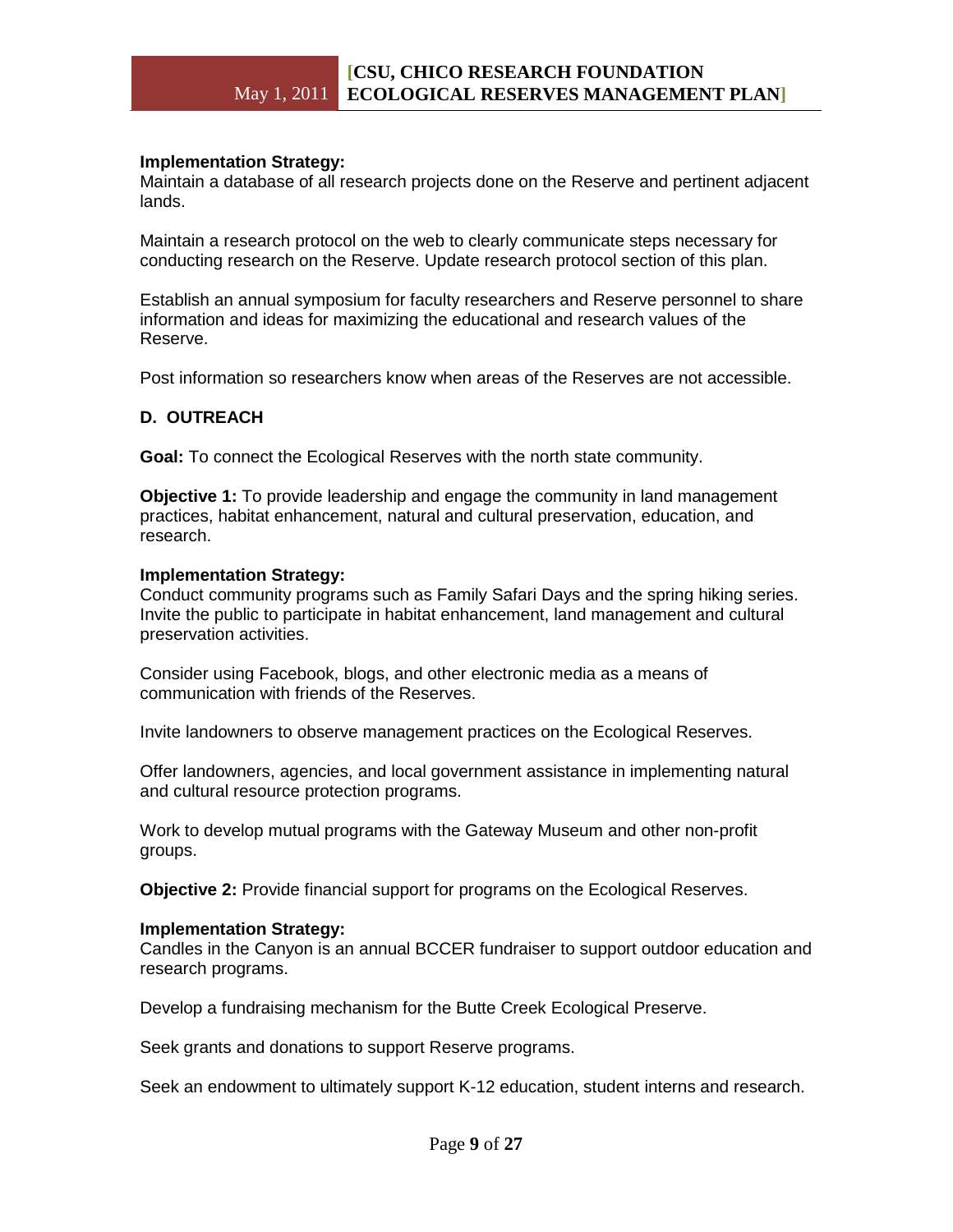**Objective 3:** Provide recreational opportunities to the public without compromising the other goals of the Reserves.

#### **Implementation Strategy:**

The hunt program is both educational and a source a revenue. Continue to seek ways to improve the hunting experience and generate revenue without adversely impacting native species and the natural resources of the Reserves.

Develop a hunt program management plan in consultation with DFG, California Deer Association and the National Wild Turkey Federation.

Continue to host an annual fly fishing trip for the Chico Area Flyfishers.

#### **E**. **BUILDINGS, MAINTENANCE and INFRASTRUCTURE**

**Goal:** The Reserves should serve as an example of best sustainable practices. This includes maintaining a small and compact foot print for the built environment and energy/water efficiency. New buildings and infrastructure should be kept to a minimum and future growth should only be considered when it directly supports the programs and goals of the Ecological Reserves.

**Objective 1:** Seek funds and volunteer labor to help provide facilities and infrastructure on the Reserves.

#### **Implementation Strategy:**

Integrate the new BCCER site plan into the Master Plan and create a site plan for Butte Creek.

Seek to achieve greater sustainability by using solar power, composting toilets, and other water and power saving technologies.

Upgrade BCCER maintenance building with solar power and acquire electric ATVs for use by researchers and Reserves personnel.

Seek funding for a classroom, conference area, and research lab on the BCCER.

Construct a dry crossing, such as a foot bridge, cable crossing, or other mechanism for accessing the west side of Big Chico Creek.

Explore methods of dry crossing for BCEP.

Research the need for a covered meeting area and toilets on the BCEP.

#### **F. RULES and GUIDELINES**

The mission of the CSU, Chico Research Foundation Ecological Reserve System is to continue the understanding and wise management of the Earth and its natural systems by preserving critical habitat, and to provide a natural area for environmental research and education. When accessing the Reserves please observe and adhere to the following rules and guidelines: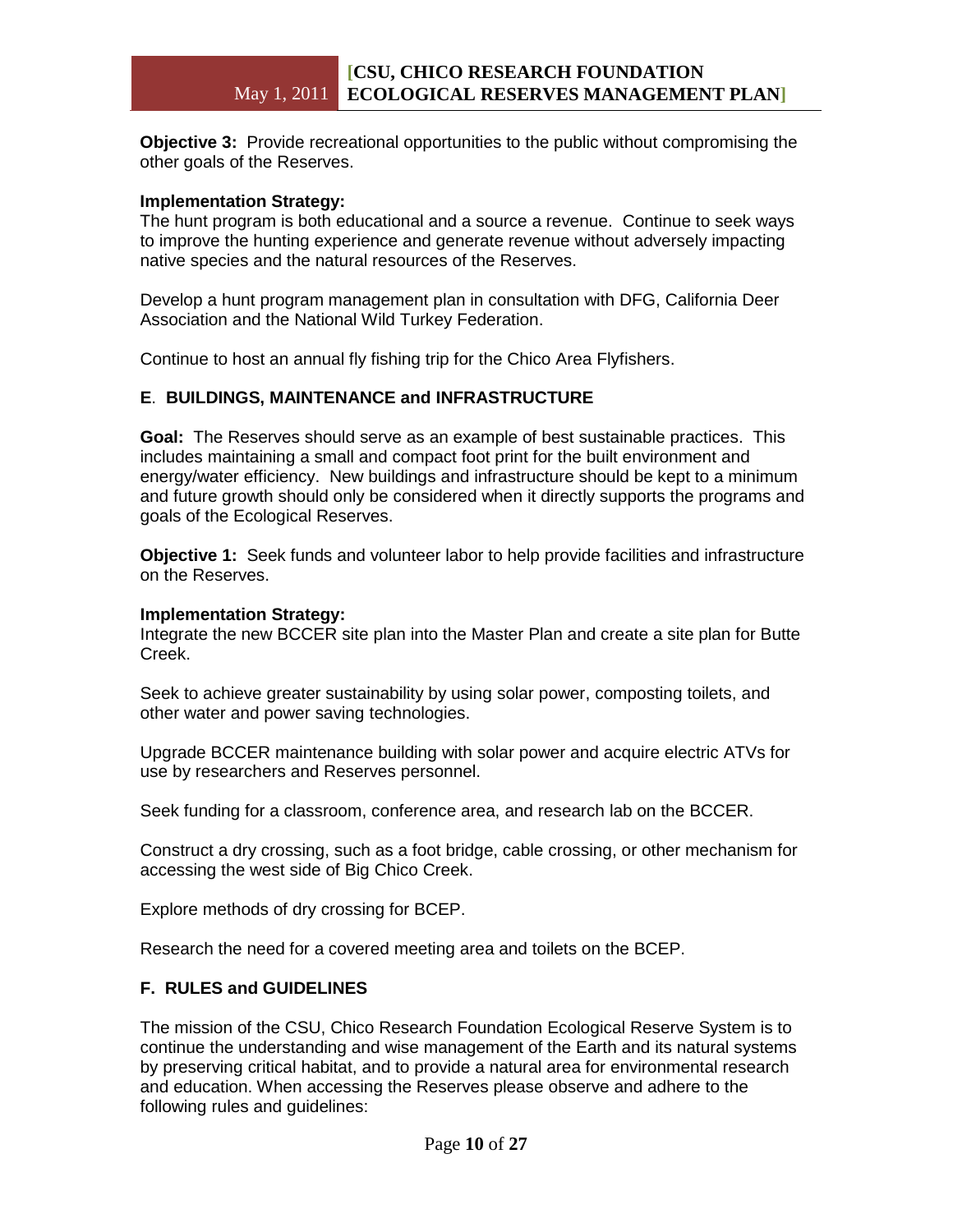# May 1, 2011 **ECOLOGICAL RESERVES MANAGEMENT PLAN] [CSU, CHICO RESEARCH FOUNDATION**

# **General Rules & Guidelines for BCCER Use**

Use of the BCCER will be allowed if the proposed activity and level of use are deemed to be consistent with the mission, use guidelines, and management plan of the Reserve. Activities that may be harmful to the natural values, ecosystem, functions, and native bio-diversity of the reserve, or preclude its possible future use for University-level research or instruction, will not be allowed. Use will be limited so that natural and cultural values are not adversely affected.

- All visitors are requested to sign in each time they visit the reserves. Entry is walk-in only unless the user is a student or faculty conducting research, or the user is attending a scheduled reserve activity.
- Hunting and fishing are allowed ONLY during specified times according to State Fish and Game Regulations. Hunting is allowed by permit only from the BCCER
- No firearms (except for permitted hunting)
- No dogs or other pets allowed
- No fires or camping
- No swimming
- No automobiles, ATVs, dirt bikes, bicycles, or horses
- No collecting of plants, animals, rocks, fossils, fungi or artifacts,
- Alcohol use is not permitted on the BCCER except by approved alcohol permit, served at meals or official functions.
- The use of illicit drugs on the BCCER is prohibited.
- No access is permitted to non-hunters in the hunting areas on hunting days. [See the hunting schedule](https://silk.csuchico.edu/owa/redir.aspx?C=3c3047d38dcb4bdb996acff0300cb887&URL=http%3a%2f%2fwwwdev.csuchico.edu%2fbccer%2fpublic_use%2fhunting.shtml) and see [hunt area map.](https://silk.csuchico.edu/owa/redir.aspx?C=3c3047d38dcb4bdb996acff0300cb887&URL=http%3a%2f%2fwwwdev.csuchico.edu%2fbccer%2fmaps%2fhuntmap.pdf)

Violations will be prosecuted under Title 14, Section 630 of the California Code of Regulations.

# **General Rules & Guidelines for BCEP Use**

- Fishing is allowed ONLY during specified times according to State Fish and Game Regulations. Hunting is not allowed on the BCEP
- No firearms
- No fires or camping
- BCEP is day use only, including the parking area
- No automobiles, ATVs, dirt bikes, bicycles, or horses
- No collecting of plants, animals, rocks, fossils, fungi or artifacts,
- Alcohol use is not permitted on the BCEP except by approved alcohol permit, served at meals or official functions.
- The use of illicit drugs on the BCEP is prohibited.

Violations will be prosecuted under Title 14, Section 630 of the California Code of Regulations.

**Use Decisions** The reserve director has primary responsibility for approving proposed uses. In difficult cases, the reserve director will consult with the Ecological Reserves Technical Advisory Committee (TAC) before approving or rejecting an application. If a user fails to comply with any of the requirements, the reserve director, after proper consultation, may restrict or terminate on-going reserve use, and the user's subsequent use applications may be rejected. Appeal of use rejection or termination will be by way of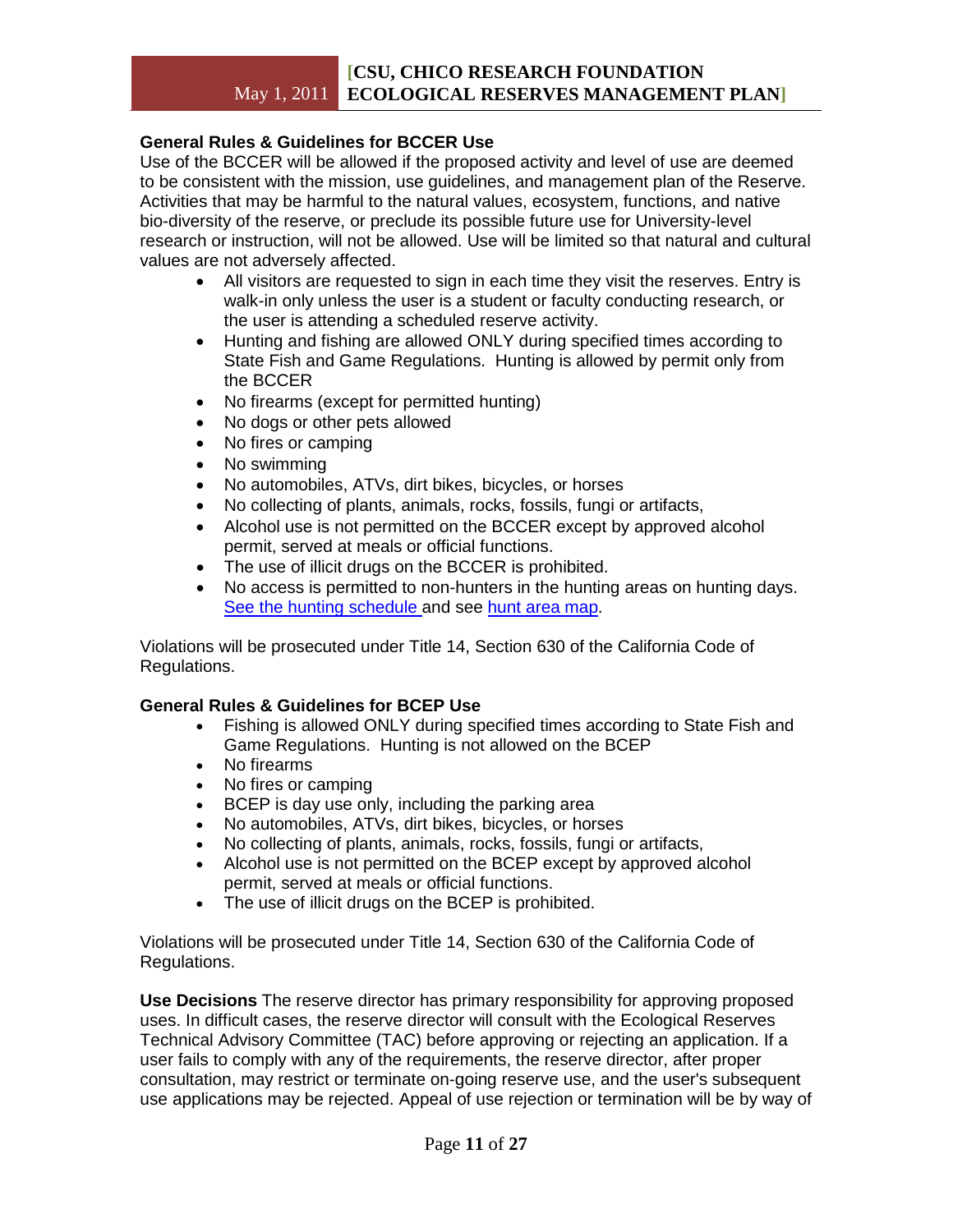dispute resolution by an informed, ad hoc board consisting of faculty members with appropriate areas of expertise.

**Natural Hazards**. Anyone planning to use the reserve should be aware of the natural hazards that exist in this remote, rugged environment: Due to the limited number and exits of roads, becoming trapped by a rapidly advancing wildfire is a serious possibility. Other natural hazards include high, cold winter and spring flows of Big Chico Creek and Butte Creek, sheer cliffs and the falling rocks or landslides they generate. In hot weather, sun stroke, heat exhaustion and dehydration are significant hazards. Poison oak, wildlife (bear, mountain lion, rattlesnake), wasps, lyme disease (tick transmitted) and plague (flea transmitted) are among additional hazards.

**Medical Emergencies.** Because of the remoteness of the Ecological Reserves, visitors should carry first aid kits and exercise caution in undertaking any potentially hazardous activities.

For response in medical emergencies, one or more persons in each visiting group should have training in basic first aid and CPR. If the problem is serious, emergency help 9-1-1 is to be contacted immediately. Warning: Cell phones will not work in most parts of the canyon.

# **Public Use of the Ecological Reserves**

Since any human activity in a natural area will have subtle impacts that may not be noticed for many years, one might conclude that the best policy would be to forbid all recreational activities in the reserves. However, education is one of our main functions and people who tread lightly while enjoying the beauty and solitude of the Ecological Reserves are learning important lessons about nature. Therefore, it is the policy of the Ecological Reserves to allow recreational activities that are compatible with our primary goals of preservation, research, and education. All public access is walk-in only from the sign-in area unless granted access otherwise.

All visitors are asked to read and comply with all [rules and guidelines](https://silk.csuchico.edu/owa/redir.aspx?C=3c3047d38dcb4bdb996acff0300cb887&URL=http%3a%2f%2fwwwdev.csuchico.edu%2fbccer%2faccess%2findex.shtml) when visiting the Ecological Reserves.

# **Public Use and Recreation**

We request all visitors to sign in at the main gate check-in (one person per group can sign for the group.) Signing in and out takes only a few moments and gives us an idea how many people are in different parts of the reserve and what they are doing thereby helping us evaluate potential impacts.

# **[Conference Center Rental](https://silk.csuchico.edu/owa/redir.aspx?C=3c3047d38dcb4bdb996acff0300cb887&URL=http%3a%2f%2fwwwdev.csuchico.edu%2fbccer%2fpublic_use%2fconference.shtml)**

[T](https://silk.csuchico.edu/owa/redir.aspx?C=3c3047d38dcb4bdb996acff0300cb887&URL=http%3a%2f%2fwwwdev.csuchico.edu%2fbccer%2fpublic_use%2fconference.shtml)he Big Chico Creek Ecological Reserve Conference Center is both a conference/retreat/meeting facility and home for the caretakers. The first floor has a table that seats a maximum of 30 people, a kitchen, and bathroom. The second floor is private quarters for the caretakers.

# **[Nature Hikes and Observation](https://silk.csuchico.edu/owa/redir.aspx?C=3c3047d38dcb4bdb996acff0300cb887&URL=http%3a%2f%2fwwwdev.csuchico.edu%2fbccer%2fpublic_use%2fhikes.shtml)**

[H](https://silk.csuchico.edu/owa/redir.aspx?C=3c3047d38dcb4bdb996acff0300cb887&URL=http%3a%2f%2fwwwdev.csuchico.edu%2fbccer%2fpublic_use%2fhikes.shtml)iking, flower and wildlife observing are compatible with the educational goal of the reserve. Please use common sense to prevent habitat damage. See Use Guidelines. The reserve also offers a number of docent-led activities of this nature and a self-guided nature trail.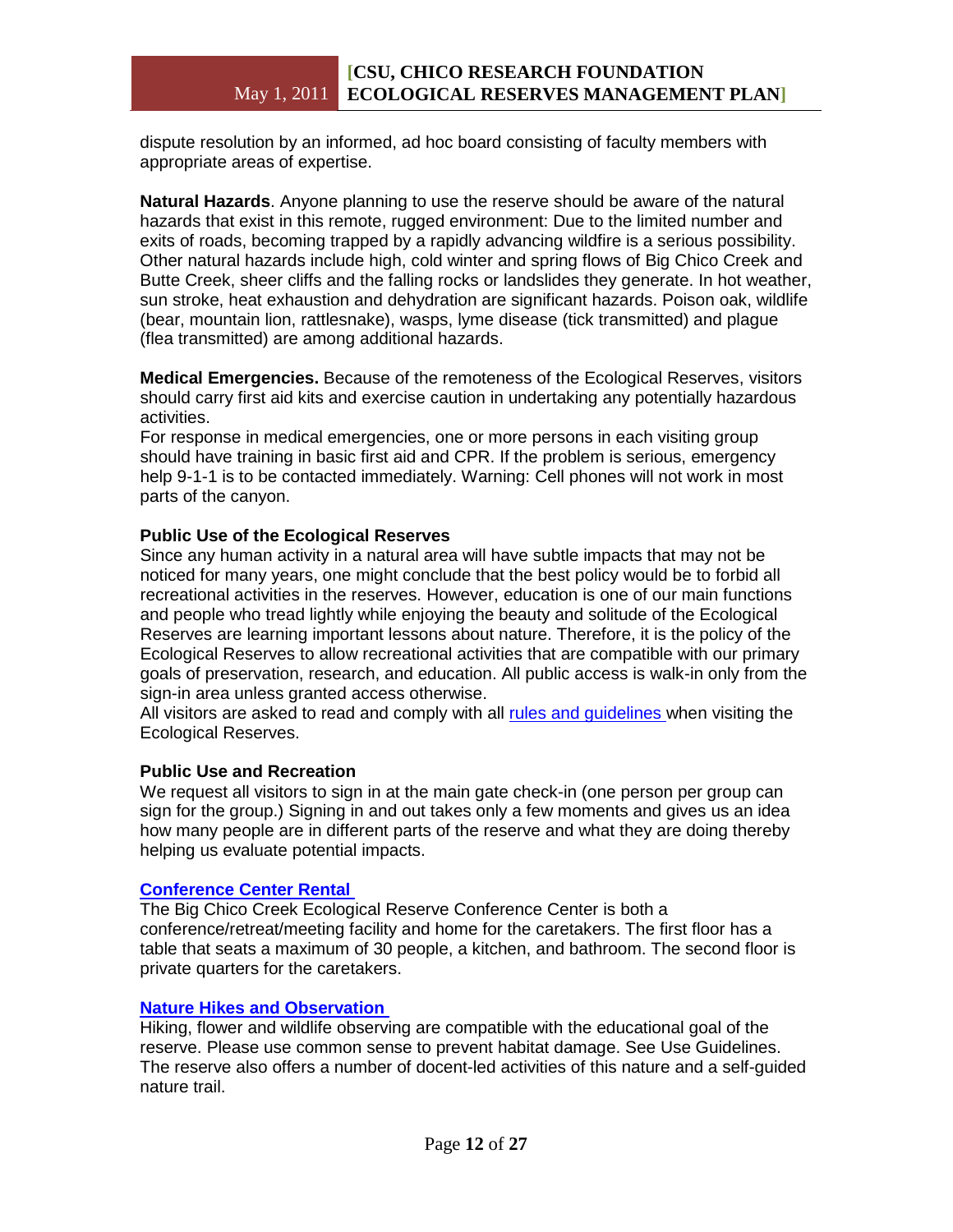# **[Hunting on the BCCER](https://silk.csuchico.edu/owa/redir.aspx?C=3c3047d38dcb4bdb996acff0300cb887&URL=http%3a%2f%2fwwwdev.csuchico.edu%2fbccer%2fpublic_use%2fhunting.shtml)**

[H](https://silk.csuchico.edu/owa/redir.aspx?C=3c3047d38dcb4bdb996acff0300cb887&URL=http%3a%2f%2fwwwdev.csuchico.edu%2fbccer%2fpublic_use%2fhunting.shtml)unting by humans has been part of the reserve ecosystem for at least 3,000 years. Currently the reserve conducts limited, lottery-based, hunt programs for deer, turkey, and quail in specific zones only. Success rates, tissue samples and hunter observations provide useful research data. For additional hunting information and application forms, please visit our hunt page.

# **Avoid spreading noxious weeds**

Invasion and dominance of ecosystems by non-native species is a major cause of loss of global biodiversity. The reserve already has major weed problems. Help prevent further problems by following common sense rules: Clean burs and mud from shoes and clothing before entering the reserve. Wash mud from wheels and wheel-wells before driving a vehicle into the reserve. Carry out seeds from any fruits you bring for lunch or snacks.

# **Collecting**

Removal of any natural or historic object (other than legally obtained game) from its original location within the reserve should be done only as part of an approved research program. See Research Protocol.

# **Pets**

While some pets may be as benign as their owners imagine, others terrorize wildlife, destroy habitat (digging, etc.) and transmit diseases that may prove fatal to uninoculated wild counterparts. Bidwell Park has areas where you can hike with your pets. Please keep pets out of the BCCER.

# **Fishing**

Big Chico Creek in the reserve (and most of Upper Bidwell Park) is open to fishing with single-hook artificial lures and zero limit from Nov. 1 through April 30. Only artificial lures with barbless hooks may be used. (Refer to DFG Fishing Regulations). Closure during spring, summer, and fall protects highly vulnerable populations of spring-run Chinook salmon, foothill yellow-legged frogs, and western pond turtles and reduces trampling when riparian vegetation is actively growing.

# **Swimming**

Swimming at the BCCER is prohibited. Western pond turtles maintain a healthy population in the reserve but have been decimated throughout most of their range, including Bidwell Park. Turtles have to bask to get their body temperature high enough for normal metabolism and egg development. They are very shy and will leave their basking perch at the sight of people. Spring-run Chinook salmon are present during the summer in some pools in the reserve. They don't feed all summer and have limited energy reserves and fleeing from people uses up those energy reserves, reducing their survival chances. If you wish to swim in the creek, please do so in Bidwell Park and give the reserve turtles and salmon a break.

# **Research at the Ecological Reserves**

The Ecological Reserves are an invaluable resource for environmental research and education. We encourage reserve use for field trips by classes and organizations and a wide variety of research activities.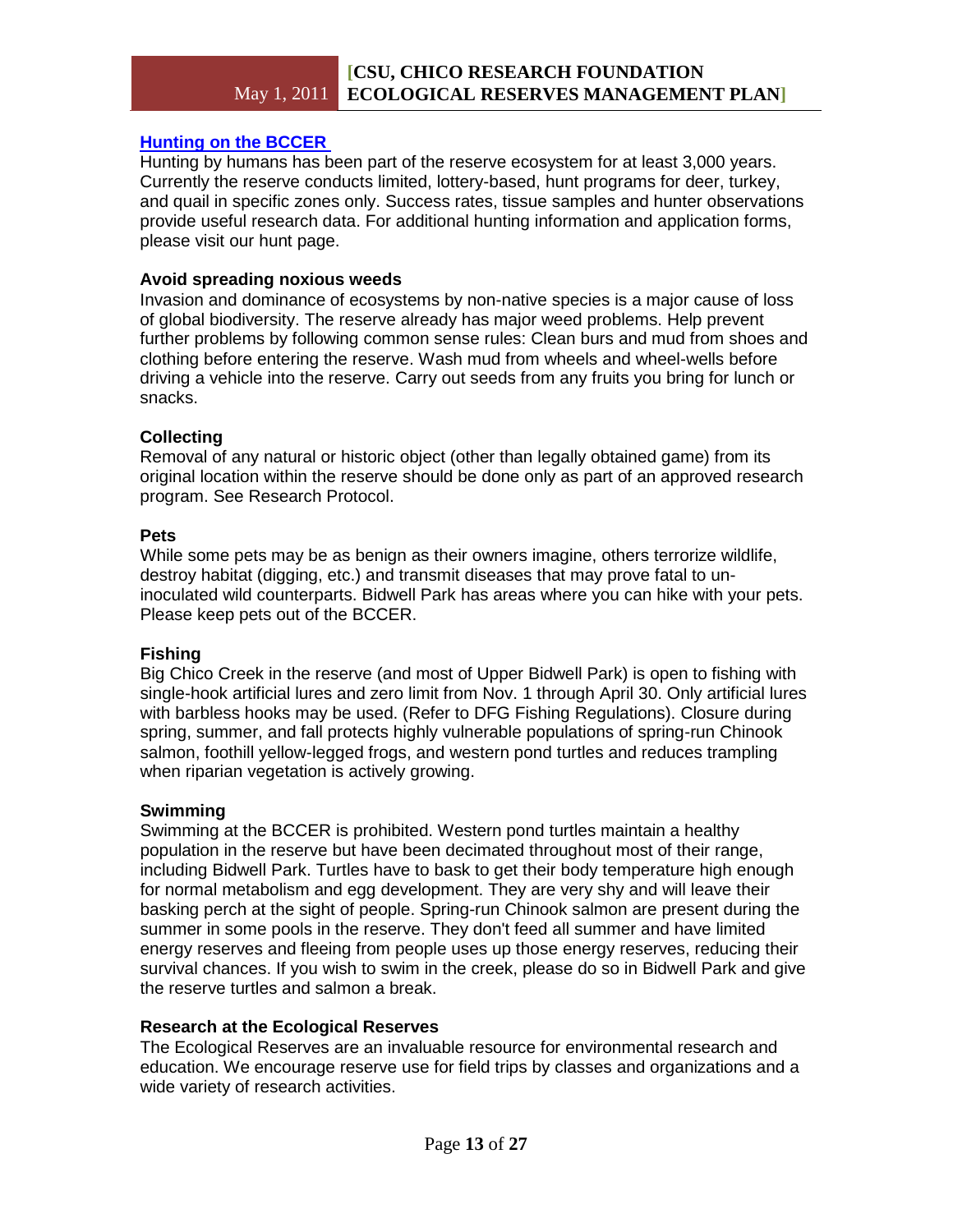# May 1, 2011 **ECOLOGICAL RESERVES MANAGEMENT PLAN] [CSU, CHICO RESEARCH FOUNDATION**

At the Ecological reserves you will find many different habitats and species, as well as geological features and records of human activity. It contains historical sites and features indicative of exploration, mining, logging, homesteading, and ranching, as well as prehistoric sites and features showing ancient and historic Native American habitation and other land uses.

We invite field trips and research in order to use reserve resources to maximize environmental knowledge and appreciation. We believe, however, that a very important lesson to be learned in association with the reserve is how to conduct educational and research activities in ways that maximize learning while minimizing environmental damage. For the sake of future research and interpretation it is essential to preserve these habitats, maintain the physical integrity and sociological sensitivity of historical and archeological sites, and protect the reserve from undue encroachment or damage by human activities.

The Ecological Reserves are an educational resource serving as an outdoor laboratory, a natural museum, and an outdoor classroom. One goal of management is to promote and accommodate use of the Reserves for research and educational purposes. The procedures listed below will assist you in your request to use Big Chico Creek Ecological Reserve.

# **Research Use Protocol**

- 1. Contact our reserves management staff to discuss your research proposal by calling (530) 898-5010.
- 2. Review our research and education protocol.
- 3. Apply for a use permit use by accessing our online Reserves Access [Management system \(RAMS\).](https://silk.csuchico.edu/owa/redir.aspx?C=3c3047d38dcb4bdb996acff0300cb887&URL=http%3a%2f%2fwww.ucnrs.org%2fRAMS%2fApplication%2fNRSApplication.lasso%3freserve%3d113) Please provide as much detailed information about your planned research project as possible. Submit one application for each research request.
- 4. Your request will be evaluated by our reserve management team and you will receive a response to your request in a timely manner.
- 5. Following application approval, arrange your orientation with our management staff if you are a first time user by calling (530) 898-5010.

**Research Use.** All researchers using the reserve must be qualified to conduct the research proposed. Research in any subject area may be allowed if the researcher can demonstrate that the resources and/or facilities available at the reserve are reasonably necessary for the proposed research project and that the research activities will not compromise the goals of the Ecological Reserves.

**Leave No Trace.** Researchers are required to remove all flagging, equipment, and mitigate any disturbances at the conclusion of the research project. Failure to remove flagging and equipment, or to return the site(s) to their unaltered condition, will result in a letter to the University to delay graduation until the matter is resolved.

**Publications, Reports, Posters.** All research, data, photographs, etc. collected at the Ecological Reserves must be provided to the Reserve Director at the conclusion of the project. This information may be posted on the Ecological Reserves website unless the researcher requests otherwise. All researchers are required to provide copies of mature data sets derived from work on the reserve, which will be archived at the reserve. Data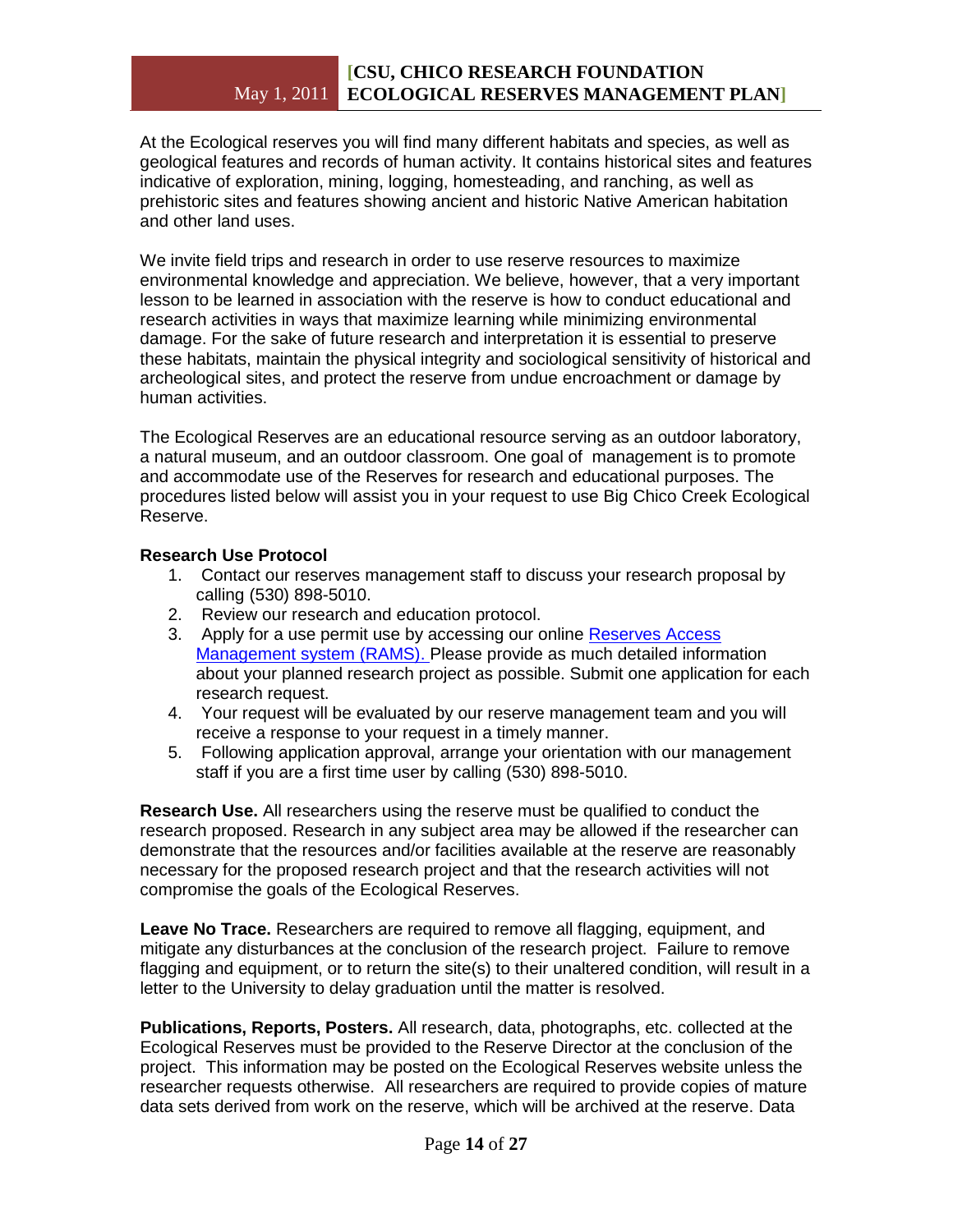# May 1, 2011 **ECOLOGICAL RESERVES MANAGEMENT PLAN] [CSU, CHICO RESEARCH FOUNDATION**

sets should include procedures followed and site descriptions sufficient to permit future replication by independent investigators.

**Acknowledgements, Publications, and Reports.** All researchers must identify the California State University, Chico Research Foundation, Big Chico Creek Ecological Reserve or Butte Creek Ecological Preserve in any publications or reports that result from use of the reserve. Two copies of each publication resulting from work done at the reserve shall be provided to the reserve as soon as they become available. One bound copy of each thesis shall be provided to the reserve. Researchers are encouraged to also provide a digital copy of publications to the reserve.

**Equipment.** Students and faculty may request to borrow research equipment from the Ecological Reserves. Any equipment purchased from funds generated by the Ecological Reserves becomes property of the Ecological Reserves.

**Hazardous Materials.** Hazardous materials may not be used on the Ecological Reserves unless permission is granted from the Director. All hazardous materials used in research projects shall be disposed properly (legally) by the researcher.

**Research Application.** All researchers should discuss their proposed research project with the reserve Director before formally applying for permission to conduct their studies. All researchers must apply for research permit(s) using the online Reserves Access [Management System](https://silk.csuchico.edu/owa/redir.aspx?C=3c3047d38dcb4bdb996acff0300cb887&URL=http%3a%2f%2fwww.ucnrs.org%2fRAMS%2fApplication%2fNRSApplication.lasso%3freserve%3d113) (RAMS) and agree to comply with all reserve rules and regulations. Describe the purpose of the research and procedures to be followed in conducting research, specify the proposed project duration, dates of reserve use, contract and grant information, prospective research site(s), and animal and plant populations that may be affected by the proposed research. Any potential disturbances to the reserve's ecosystem or cultural resources must be clearly described along with plans for avoidance or mitigation.

**Evaluation.** The Reserve Director will use the following to evaluate each application for research use:

(a) *Impacts on Natural Systems.* Potential positive and negative impacts on natural systems (e.g., significant new research, extensive collections, significant habitat alterations, introductions of species or genes);

(b) *Impacts on Present or Long-term Use.* Potential positive and negative impacts on present or future long-term use of reserve for research or instructional purposes; (c) *Laws and Policies*. Compliance with applicable state and federal laws, and with

established research guidelines of the reserve;

(d) *Feasibility.* Feasibility and scientific merit of proposed project;

(e) *Researcher's Credentials.* All researchers using the reserve must be qualified to conduct the research proposed;

(f) *Funding*. Certification of grant approval by the applicant's funding source;

(g) *Alternative Sites.* Availability and proximity of alternative sites;

(h) *Safety.* Ability of researcher to conduct research in a safe manner.

**Decision**. The Reserve Director will inform the applicant that his/her request has been approved, denied, or approved with conditions. If an application is approved, the researcher must comply with all applicable University and reserve regulations, and provide all required state and federal permits. The reserve manager and potential users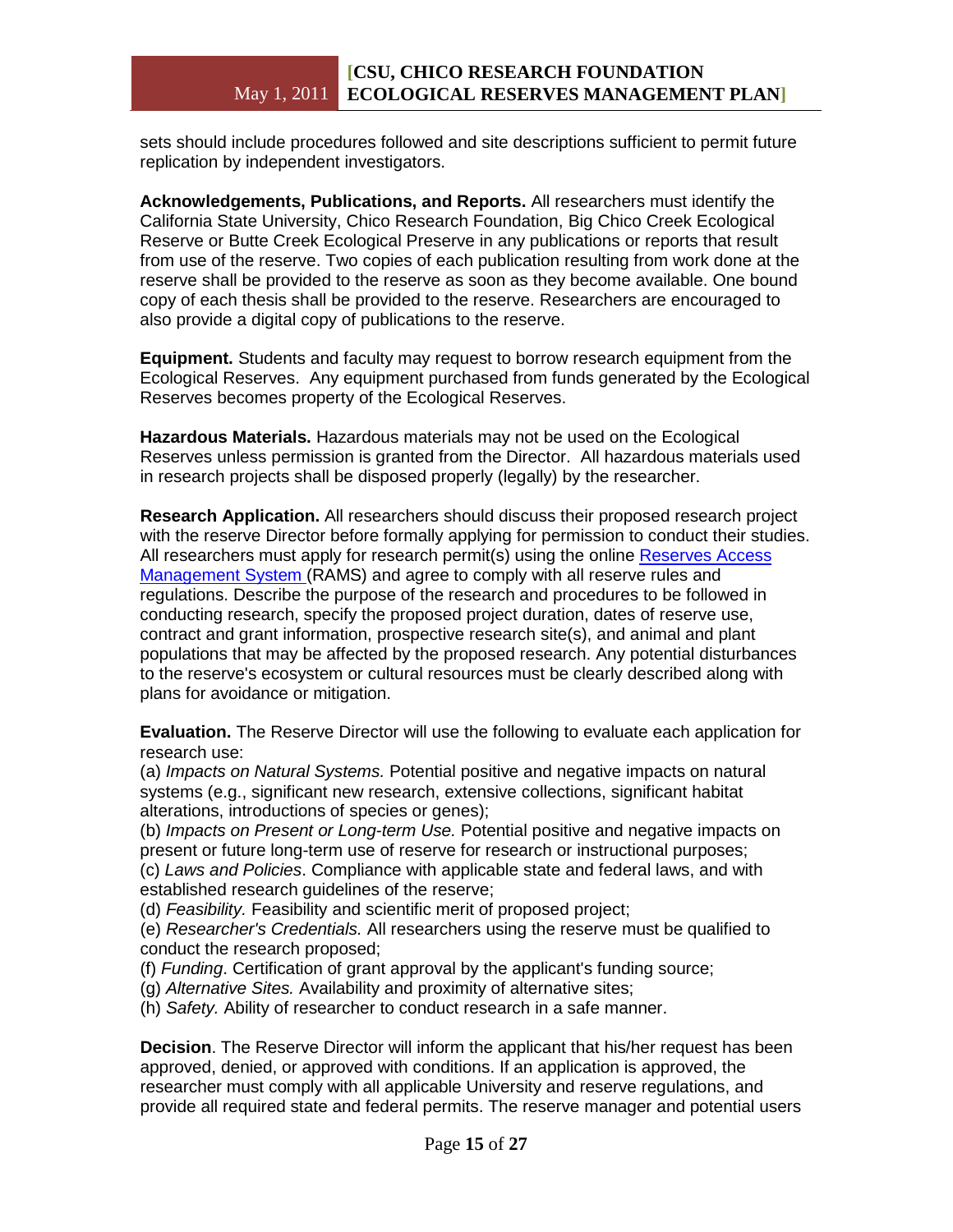will discuss appropriate restrictions on research projects involving experimental manipulations.

# **Educational Use**

The Ecological Reserves are an educational resource serving as an outdoor laboratory, a natural museum, and an outdoor classroom. One goal of management is to promote and accommodate use of the Ecological Reserves for research and educational purposes. The procedures listed below will assist you in your request to use the Ecological Reserves.

At the Ecological Reserves you will find many different habitats and species, as well as geological features and records of human activity. It contains historical sites and features indicative of exploration, mining, logging, homesteading, and ranching, as well as prehistoric sites and features showing ancient and historic Native American habitation and other land uses.

We invite field trips and research in order to use reserve resources to maximize environmental knowledge and appreciation. We believe, however, that a very important lesson to be learned in association with the reserve is how to conduct educational and research activities in ways that maximize learning while minimizing environmental damage. For the sake of future research and interpretation it is essential to preserve these habitats, maintain the physical integrity and sociological sensitivity of historical and archeological sites, and protect the reserve from undue encroachment or damage by human activities.

**Instructional Use.** Classes in any subject may be allowed on-site if the instructor can adequately demonstrate that unique resources at the reserve are reasonably necessary for the class. All instructors must agree to comply with all [rules and guidelines](https://silk.csuchico.edu/owa/redir.aspx?C=3c3047d38dcb4bdb996acff0300cb887&URL=http%3a%2f%2fwwwdev.csuchico.edu%2fbccer%2faccess%2findex.shtml) for use. Any potential disturbances to the reserve's ecosystem or cultural resources must be clearly described. If applicable, the instructor must provide an approved animal care and use protocol and all required state and federal permits.

#### **Classroom Use Protocol**

- 1. Contact our reserves management staff to discuss your proposed classroom project or activity by calling (530) 898-5010.
- 2. Review our research and education use rules, quidelines and protocol.
- 3. Apply for a use permit use by accessing our online [Reserves Access](https://silk.csuchico.edu/owa/redir.aspx?C=3c3047d38dcb4bdb996acff0300cb887&URL=http%3a%2f%2fwww.ucnrs.org%2fRAMS%2fApplication%2fNRSApplication.lasso%3freserve%3d113)  [Management system \(RAMS\).](https://silk.csuchico.edu/owa/redir.aspx?C=3c3047d38dcb4bdb996acff0300cb887&URL=http%3a%2f%2fwww.ucnrs.org%2fRAMS%2fApplication%2fNRSApplication.lasso%3freserve%3d113) Please provide as much detailed information about your planned classroom project activities as possible. Submit one application for each class request.
- 4. Your request will be evaluated by our reserve management team and you will receive a response to your request in a timely manner.
- 5. Following application approval, arrange your orientation with the management staff if you are a first time user by calling (530) 898-5010.

# **Ecological Reserves Technical Advisory Committee (TAC) 2011**

Andy Wood [nvbs@aol.com](mailto:nvbs@aol.com) Bill Murphy [WMurphy@csuchico.edu](mailto:WMurphy@csuchico.edu) Colleen Hatfield [chatfield@csuchico.edu](mailto:chatfield@csuchico.edu) Dave Brown [dlbrown@csuchico.edu](mailto:dlbrown@csuchico.edu)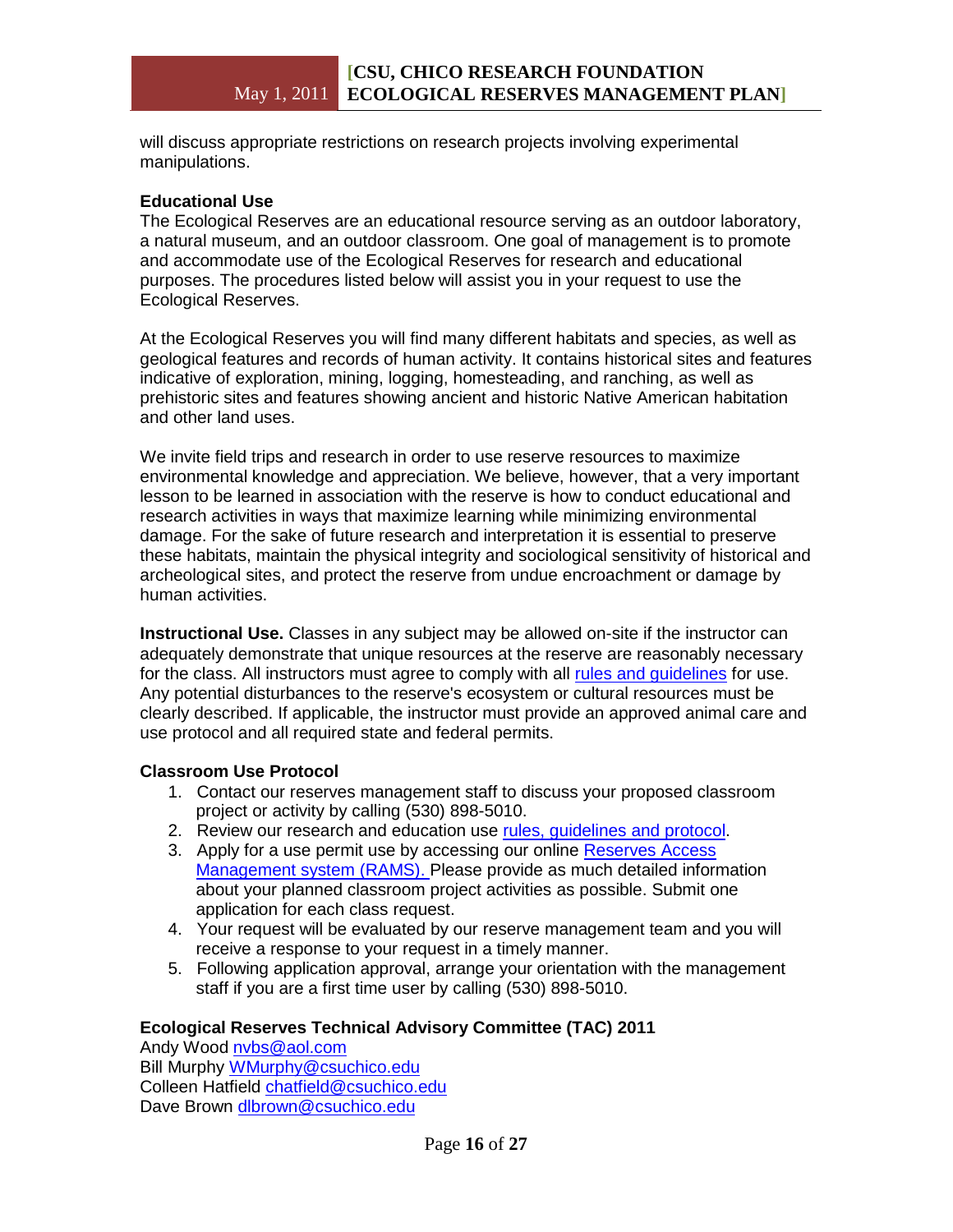Dean Fairbanks [DHFairbanks@csuchico.edu](mailto:DHFairbanks@csuchico.edu) Don G Miller [DGMiller@csuchico.edu](mailto:DGMiller@csuchico.edu) Don Hankins [dhankins@csuchico.edu](mailto:dhankins@csuchico.edu) Douglas Alexander [DAlexander@csuchico.edu](mailto:DAlexander@csuchico.edu) Dulcy Schroeder [dulcy@forestranch.com](mailto:dulcy@forestranch.com) Christopher Ivey [ctivey@csuchico.edu](mailto:ctivey@csuchico.edu) Nette Martinez [amartinez@csuchico.edu](mailto:amartinez@csuchico.edu) Paul Maslin [pmaslin@csuchico.edu](mailto:pmaslin@csuchico.edu) Julie Monet [jmonet@csuchico.edu](mailto:jmonet@csuchico.edu) Jeff Mott [JMott@csuchico.edu](mailto:JMott@csuchico.edu) James Pushnik [JPushnik@csuchico.edu](mailto:JPushnik@csuchico.edu) Rachel Teasdale [rteasdale@csuchico.edu](mailto:rteasdale@csuchico.edu) Susan Strachan [sstrachan@csuchico.edu](mailto:sstrachan@csuchico.edu) Tag Engstrom [tengstrom@csuchico.edu](mailto:tengstrom@csuchico.edu) Todd Greene [tjgreene@csuchico.edu](mailto:tjgreene@csuchico.edu)

# **VEGETATION AND FUEL MANAGEMENT PLAN**

# **Vegetation Plan**

Vegetation in the Big Chico Creek Ecological Reserve is extremely varied, changing subtly as aspects of the microhabitat (slope, exposure, elevation, soil moisture, soil depth) change. Plant assemblages often grade slowly into one another. In a particular transect, blue oaks in a savanna may gradually get denser until at some arbitrary point the habitat would be classified as a woodland area, then a few interior live oaks will be mixed in, then more live oaks and a few canyon oaks.

Gradually the canyon oaks will come to dominate, and other species (ponderosa pine, big-leaf maple, black oak, incense cedar) will be mixed in and the vegetation will be dense enough to be classified as forest. Because of these ubiquitous spatial gradients, a fine-scale vegetation map is impractical for making reserve-wide decisions. To provide a more practical tool, vegetation types have been grouped into broad-spectrum categories each representing a segment of the total vegetation gradient. These categories are: grassland, wet meadow, riparian, valley oak woodland, blue oak savanna/woodland, mixed woodland/forest, chaparral, and chaparral/savanna.

Grasslands (10 acres; 0.4% of the reserve) are open meadows, generally devoid of woody vegetation and dominated by grasses and forbs, except that an occasional valley oak, blue oak, or foothill pine may be present. Non-native plants such as wild oats, ripgut brome, yellow-star thistle, rose clover, and subterranean clover are usually abundant. A few native grasses and a diversity of mostly spring-blooming native forbs are usually present.

Wet Meadows (2 acres; 0.1% of the reserve) are uncommon and small, usually less than an acre in size. Soils are water-saturated close to the water source and grade to barely damp at the margins. Vegetation consists of native sedges, rushes, grasses, and forbs with the non-native Dallas grass sometimes dominating near the margins. Clumps of native deer grass and rush are also common near the margins.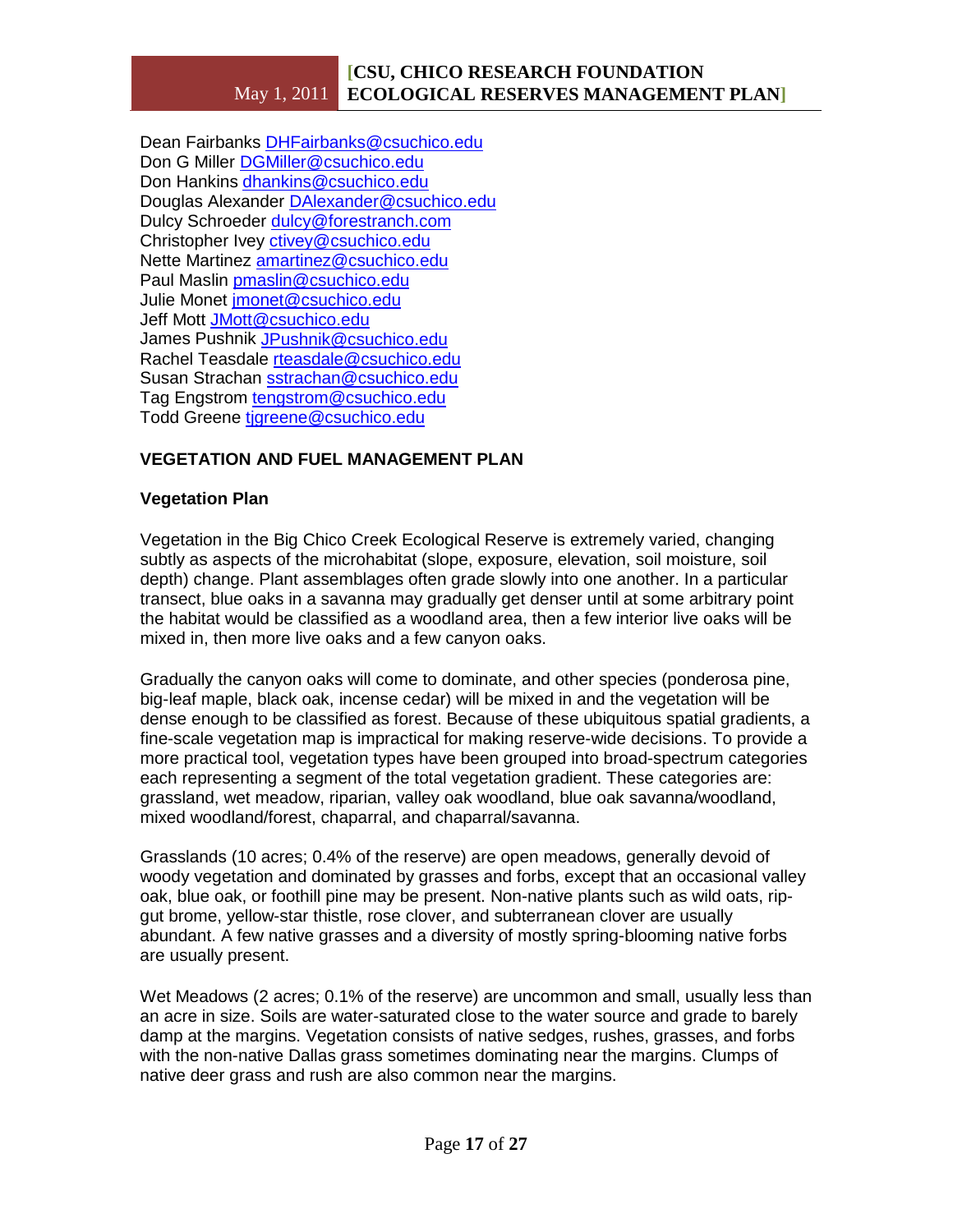Riparian zones (20 acres: 0.8% of the reserve) are found in the floodplain of Big Chico Creek as well as some permanent tributaries. They contain a wide diversity of both woody and herbaceous plants including alders, willows, sycamores, spicebush, buttonwillow, California grape, deer grass, sedges and forbs such as umbrella plant and creek orchid. The invasive Scotch broom, edible fig, and Himalayan blackberry were common in some parts but have been substantially reduced by management activities.

In the Blue oak savanna/woodland (262 acres; 10% of the reserve) the blue oak trees grade from scattered to dense enough to form a closed canopy. Many areas include a few to many foothill pines. Valley oaks may be present along swales. The groundcover is mostly herbaceous, containing the same species as the grasslands, but usually including more native perennial grasses, particularly purple needle grass, blue wild rye, and California brome. Shrubs are present, particularly manzanita, red berry, and skunkbrush and range in abundance from occasional to a continuous layer.

Valley oak woodland (6 acres; 0.2% of the reserve) is rare in the reserve and generally found next to open meadows in the bottom of the canyon. The under-story is similar to that of blue oak woodland, but is usually brushier, containing poison oak, coffeeberry and skunkbrush.

The mixed woodland/forest category (299 acres; 11.5% of the reserve) is the most diverse assemblage. In the densest parts it includes canopy species of interior live oak, canyon oak black oak, and big-leaf maple and scattered emergents of gray pine, ponderosa pine, incense cedar, and Douglas fir. An under story layer may be formed of juvenile trees and shrubs, especially toyon, coffee berry, and poison oak. It grades to a closed-canopy woodland of interior live oaks mixed with blue oaks. Ground cover is also varied but usually includes a number of forbs and the native grasses, California and Torrey's melic, woodland brome, and blue wild rye. The main problem with subdividing this diverse assemblage is that the entire gradient can often be encountered within a few tens of meters.

Extensive stands of chaparral (603 acres; 23% of the reserve) are found in a few places, particularly toward the northern part of the reserve. These are almost impenetrable thickets of many species of shrubs including scrub oaks, buck brush, deer brush, mountain mahogany, poison oak, California bay, manzanita, honeysuckle, pitcher sage, and others. Emergent foothill pines are common in less dense areas. Ground cover is relatively limited when the shrubs are mature, but many forbs and grasses show up after a fire.

Chaparral/savanna: (1401 acres; 54% of the reserve) Large areas in the western part of the reserve are vegetated by varying width bands of chaparral interspersed with bands of savanna or grassland. (This banding is imposed by the underlying layers of substrate in the Tuscan Formation.) The chaparral bands contain the usual chaparral assemblage of shrubs and the savanna bands are similar to blue oak savanna except that gray pine is as common as blue oak and small patches of chaparral brush are scattered throughout.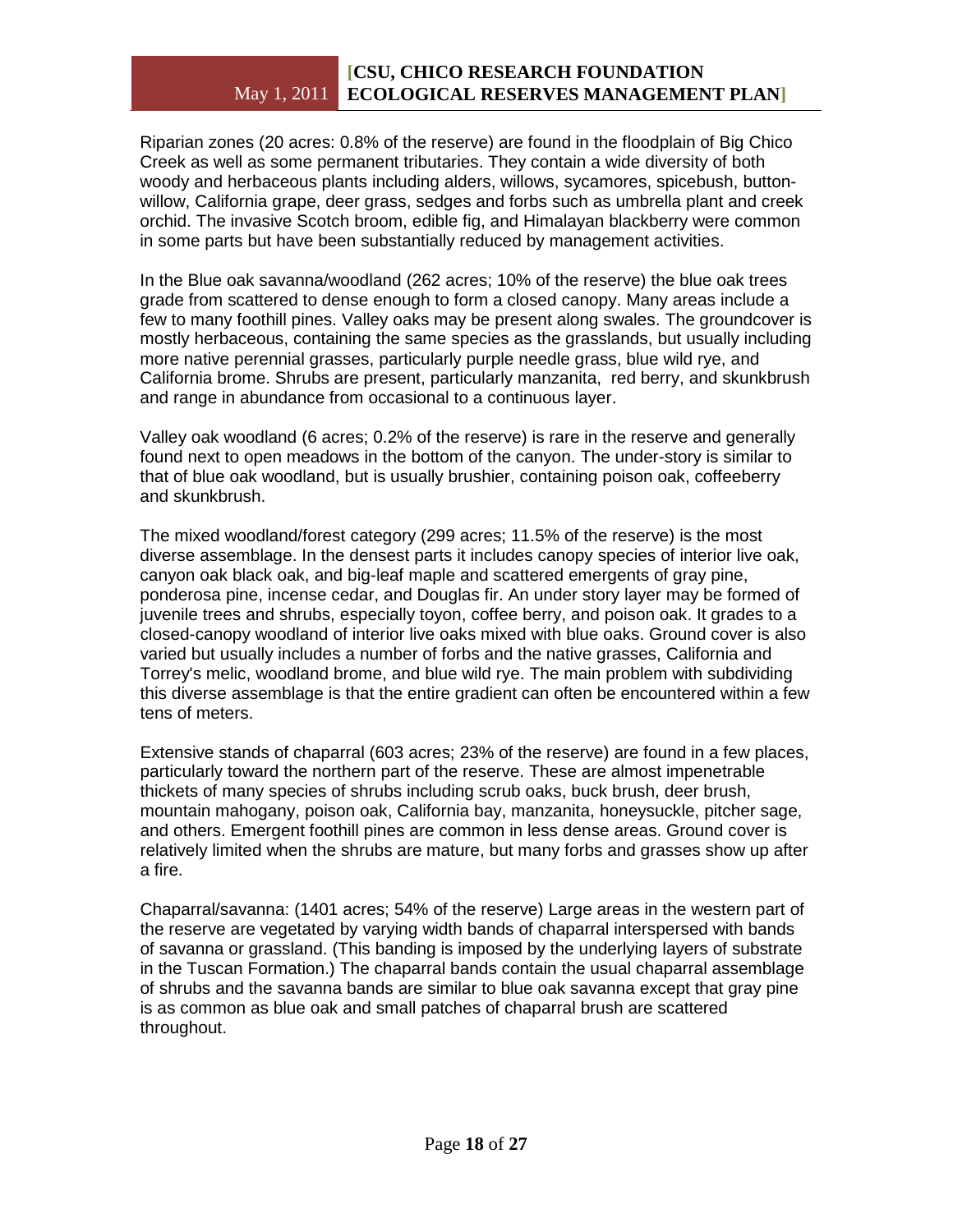# **Goals of Vegetation Management**

- 1. Reduce wildfire threat. (Wildfires starting on the reserve or propagating across the reserve could damage vegetation, animal habitat, and research projects as well as threatening neighboring properties.)
- 2. Optimize browse and cover for wildlife.
- 3. Maximize diversity of native species.
- 4. Maintain natural plant communities.
- 5. Reduce populations of exotic species and prevent their spread.
- 6. Research the impacts of management strategies (e.g. fire or grazing) on target and non-target species.

#### **Techniques**:

#### **Fuelbreaks**

Create shaded fuel breaks along reserve roads by removing shrubs, surface and ladder fuels, selectively leaving trees that will eventually be large enough to suppress shrub growth. Obviously fuel breaks will require maintenance, but the amount should decrease as the trees grow.

Fuel breaks don't stop a fire but they create an area of reduced fire intensity, providing a starting line for firefighters or reducing the heat that sweeps into an adjacent habitat. Drainage divides are natural places for a fuel break since fire burns rapidly uphill but slowly downhill and vegetation is generally sparse on ridge tops. (Most ridge tops in the reserve from the Musty Buck Ridge west have roads with existing firebreaks. All need maintenance and widening in spots.) See [Coexisting with Fire in the BCCER.](https://silk.csuchico.edu/owa/redir.aspx?C=3c3047d38dcb4bdb996acff0300cb887&URL=http%3a%2f%2fwwwdev.csuchico.edu%2fbccer%2fnatural_resources%2ffire.shtml)

#### **Controlled Burns**

In collaboration with CDF, use controlled burns to rejuvenate chaparral and savanna areas, keeping burn areas small (<40 acres) and adjacent areas in different parts of the rotation cycle. Before initiating a controlled burn, any dense brush around large trees should be manually removed to prevent tree damage. (Large trees are critical habitat components, providing nest and perch sites as well as seeds for reproduction and animal food.)

Controlled burns could also be used in woodland or even forest areas under conditions where the fire would burn slowly. Some fraction of seedlings as well as large trees should be protected by pre-fire removal of adjacent fuel.

Manual removal of under-story fuel

In forest areas, periodically remove under-story fuel particularly adjacent to large trees to prevent stand replacement in inevitable wildfires.

#### **Invasive Weeds**

Control invasive woody shrubs such as broom and Himalayan blackberry by pulling up roots or use of herbicide. Experiment with burning, mowing, hand pulling, and herbicide treatment to determine the most effective, species-specific techniques for reducing or eliminating invasive herbaceous weeds such as yellow-star thistle and medusa-head grass. In general seek to replace the invasive weeds with similar native species.

#### **Native Grasses**

Select in favor of perennial native grasses by gathering local seeds and dispersing them in favorable spots such as burned or disturbed areas to expand stands or start new stands. Use fall burns (after emergence of annual weeds) to reduce exotic annual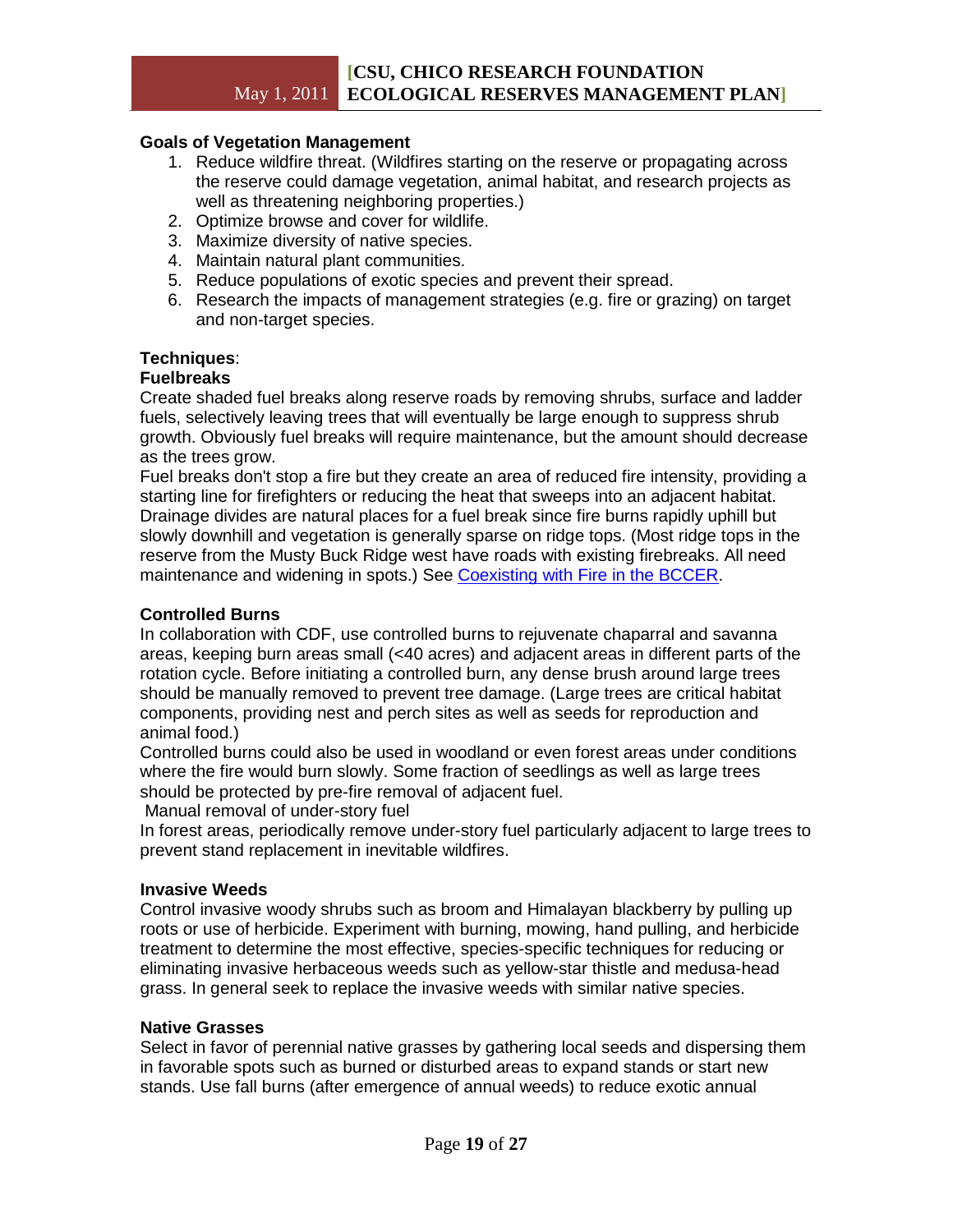grasses or forbs and favor perennials.

#### **Protect selected oak seedlings**

Monitor seedling survival of blue and valley oaks. In savanna areas where recruitment is inadequate, place "tree guards" or wire mesh rings around selected seedlings to prevent deer browse and enhance survival to the sapling stage. Remove surrounding dense herbaceous vegetation to reduce rodent damage.

This page and its contents copyright © 2010-2011 California State University, Chico. All Rights Reserved

#### **Cultural Resources Management Plan**

#### **Big Chico Creek Ecological Reserve**

- **1.** Cultural resources include historical and prehistoric archaeological sites, features, and objects, buildings and other constructed features, and might include "Traditional Cultural Properties" (TCPs), consisting of locations of historical significance to Native American tribes, or areas used for traditional collecting, hunting, or ceremonial activities. Based on cultural resource inventories conducted on adjoining lands with similar landscape and habitat, a number of cultural resources indicative of historical and prehistoric occupation are likely to occur on BCCER lands.
- **2.** The CSU, Chico Research Foundation BCCER recognizes that the acquisition of permits and compliance are the responsibility of the applicant, and also recognizes that any combination of federal and state agencies might issue permits or oversee particular actions on the BCCER. For any action resulting in the issuance of a permit the CSU, Chico Research Foundation will determine which agencies are involved, federal, state, and/or local, and will consult with the agency regarding recommendations and specific expectations for cultural resource management. These specifications may include, but will not be limited to: Consultant Qualifications, Prefield Research, Native American Consultation, Intensity of Field Work, Level of Documentation, Report Format Guidelines, and Report Distribution.
- **3.** With respect to the management of cultural resources, BCCER land use is currently covered under provisions of the California Environmental Quality Act (see CEQA Guidelines, Appendix K: Archaeological Impacts), authority cited: Sections 21083 and 21087, Public Resources Code; Reference: Section 7050.5, Health and Safety Code; Sections 5097.98, 21001(b) and (c), and 21083.2, Public Resources Code; Society for California Archaeology v. County of Butte (1977) 65 Cal. App. 3d 832.
- **4.** The CSU, Chico Research Foundation BCCER recognizes the principle, outlined in CEQA Guidelines Appendix K, Section VI, that a Lead agency overseeing an action requiring federal oversight may use documentation prepared under the federal guidelines—most likely the National Historical Preservation Act of 1966 (as amended 1992) (NHPA) "Section 106 process"—in place of documentation called for under CEQA.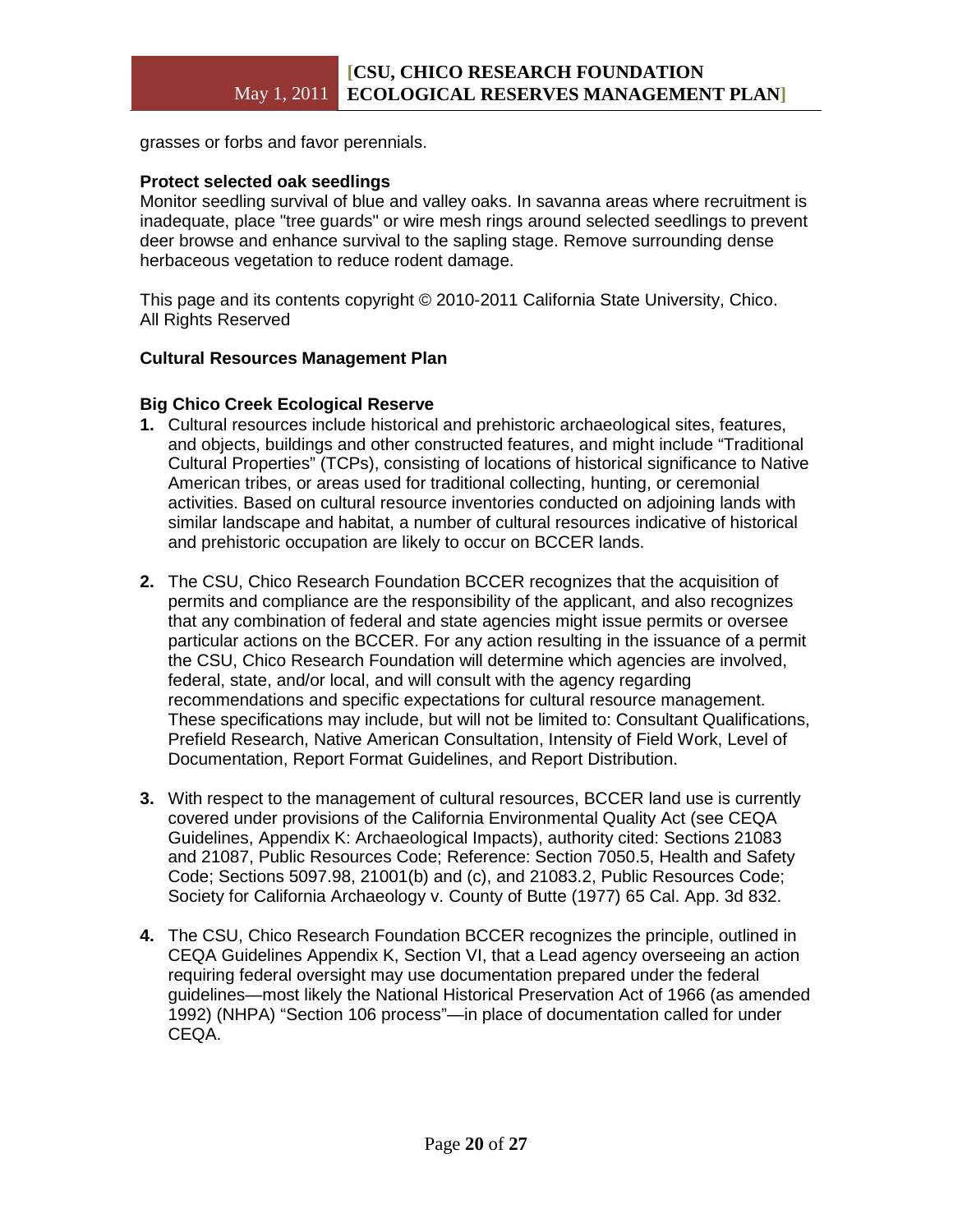# **A. Public Access to BCCER Cultural Resource Information**

The CSU, Chico Research Foundation recognizes that information on archaeological site location and content, including all maps and physical descriptions, are considered privileged information, and state and federal law and policy strictly prohibits public distribution.

#### **B. Avoidance Policy**

The CSU, Chico Research Foundation BCCER adheres to the principle, outlined in CEQA Guidelines Appendix K, Section II, that all BCCER activities will avoid damaging effects on archaeological resource whenever feasible, and *in-situ* preservation and avoidance is preferred. Planning options to be considered for all roads, trails, buildings and other improvements include: 1. planning construction to avoid known cultural resources, 2. planning open space to incorporate known cultural resources, or 3. "capping" with fill to cover known cultural resources, where deemed appropriate.

#### **C. Evaluation and Mitigation**

The CSU, Chico Research Foundation BCCER adheres to the principle, outlined in CEQA Guidelines Appendix K, Section III, that, if avoidance is not feasible, then significance of the site shall be evaluated. A professional archaeologist will be retained in order to evaluate the nature, extent, and significance of the cultural resource, and to determine its significance according to the following criteria: (A) Is associated with a significant event or person?; (B) Can provide information of public and scientific interest?, (C) Is the oldest, best example, largest, or last surviving example of its kind?, (D) Is at least 100 years old and possesses substantial stratigraphic integrity?, or (E) Does the resource involve important research issues answerable only with archaeological methods?

In keeping with CEQA procedures, if an archaeological resource is determined nonsignificant, it shall be noted in the Initial Study or EIR but need not be considered further. However, if it is determined significant and avoidance is not feasible, then BCCER or a designated Lead Agency should produce a mitigation plan (sampling plan). The scope and content of the mitigation plan will be prepared following guidelines provided in CEQA Appendix K.

# **D. Unanticipated Discovery**

The CSU, Chico Research Foundation BCCER adheres to the principle, outlined in CEQA Guidelines Appendix K, Section IX, Part A, calling for provisions for unanticipated cultural resources discovered during construction. In the event of discovery of unanticipated cultural resources, all ground disturbing activity should cease immediately in the vicinity of the find. At the earliest possible time, a professional cultural resource specialist should be retained to evaluate the find, determine the nature, extent, and variability of the resource, and determine its significance following the criteria named above.

# **E. Discovery of Human Remains**

Human remains might be found in any historical property at any time, promulgating a number of procedures mandated under state and federal law. Applicable California Public Law will be followed, including the stipulations of Public Resources Code Section 5097.98 and CEQA Guidelines, Appendix K, Section VIII, Discovery of Human Remains. These provisions stipulate that, in the event of discovery or recognition of any human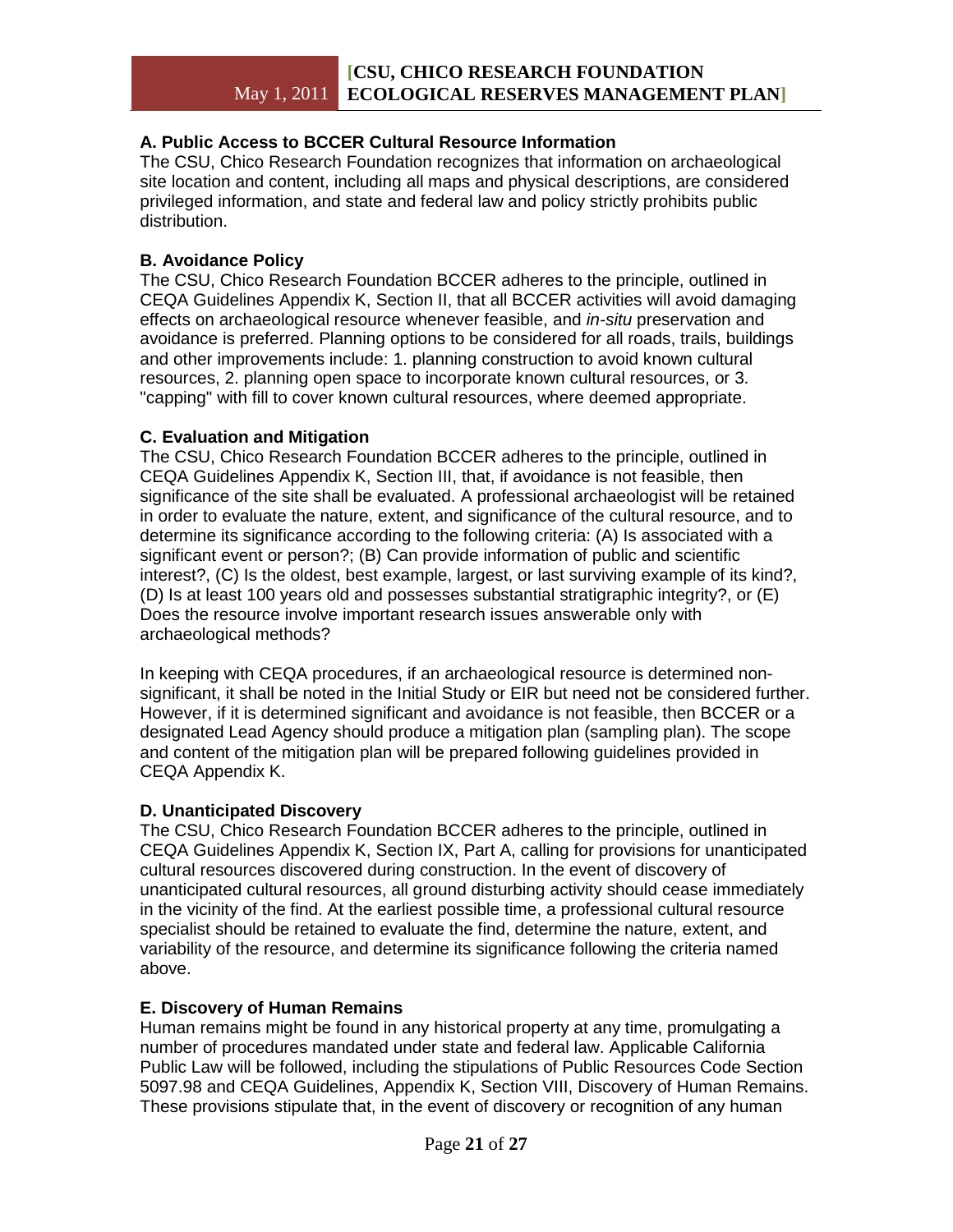remains in any location other than a dedicated cemetery, the following actions must be taken: 1. (BCCER manager) contacts the County Coroner (CC), 2. (CC) contacts the Native American Heritage Commission (NAHC), 3. (NAHC) identifies and contacts the Most Likely Descendent (MLD), and 4. (BCCER) initiates consultation with the MLD. Further, if the remains are discovered in the course of ground disturbing activity, there shall be no further excavation or disturbance of the site or any nearby area reasonably suspected to overlie adjacent human remains until the steps proscribed above are taken.

# **Recreation: Hunting**

- **Goals:**
	- 1. Manage a hunt program to comply with the DFG MOU.
	- 2. Collaborate with the California Deer Association and National Wild Turkey Federation on program guidelines and implementation.
	- 3. Provide a quality hunting experience by managing for healthy wildlife populations and limiting hunting pressure through random lottery drawings and auction sales.

# **Summary:**

The BCCER staff plan and implement a hunt program to comply with the MOU with DFG. The MOU needs to be amended to reflect new procedures that have been adopted over time and listed below. All the procedures that vary from the existing MOU have been discussed with DFG administration and the California Deer Association (CDA). CDA is a partner in planning and implementing the hunt program and providing support in improving habitat for all wildlife species.

The game species included in the hunt program originally consisted of deer, turkey and quail. Quail were largely eliminated from the hunt program when access was lost to the Musty Buck Ridge through Noel Owens' property (now Loafer Creek). Occasionally a quail hunter will request access and we give them a permit to hunt only on the Musty Buck Ridge between December 1 and the end of quail season. The dates are limited as to not conflict with deer and fall turkey seasons. Access to the Musty Buck Ridge is through one of the existing parking areas, fording the creek, and hiking to the Ridge. The current hunt program includes archery deer season A1, early deer rifle season C4, late deer rifle season G1, and fall and spring turkey seasons. We encourage guided youth and handicap hunts.

The biggest challenge in managing the hunt program is keeping public hikers, faculty, students, and researchers separate from the hunting community. The public often fails to recognize that the southern half of the reserve is closed on hunt days (posted at gates). Faculty and student are better at following the rules but will fail at times to recognize area closures. When hunters and other users interact, it is usually the hunter that feels deprived of the unique opportunity of being able to hunt on the BCCER without human interference. Even with the challenges, the hunt program on the BCCER is very unique and appreciated by the hunting community. The BCCER hunt program has served as a model to other agencies, non profits, and private land owners as a successful way to demonstrate multiple use activities. The BCCER hunt program grants access to the public, raises revenue for programs, helps procure grants from foundations, while educating people and enhancing wildlife populations.

# **Hunt Program Management:**

1. Identify Dates for the Hunt Season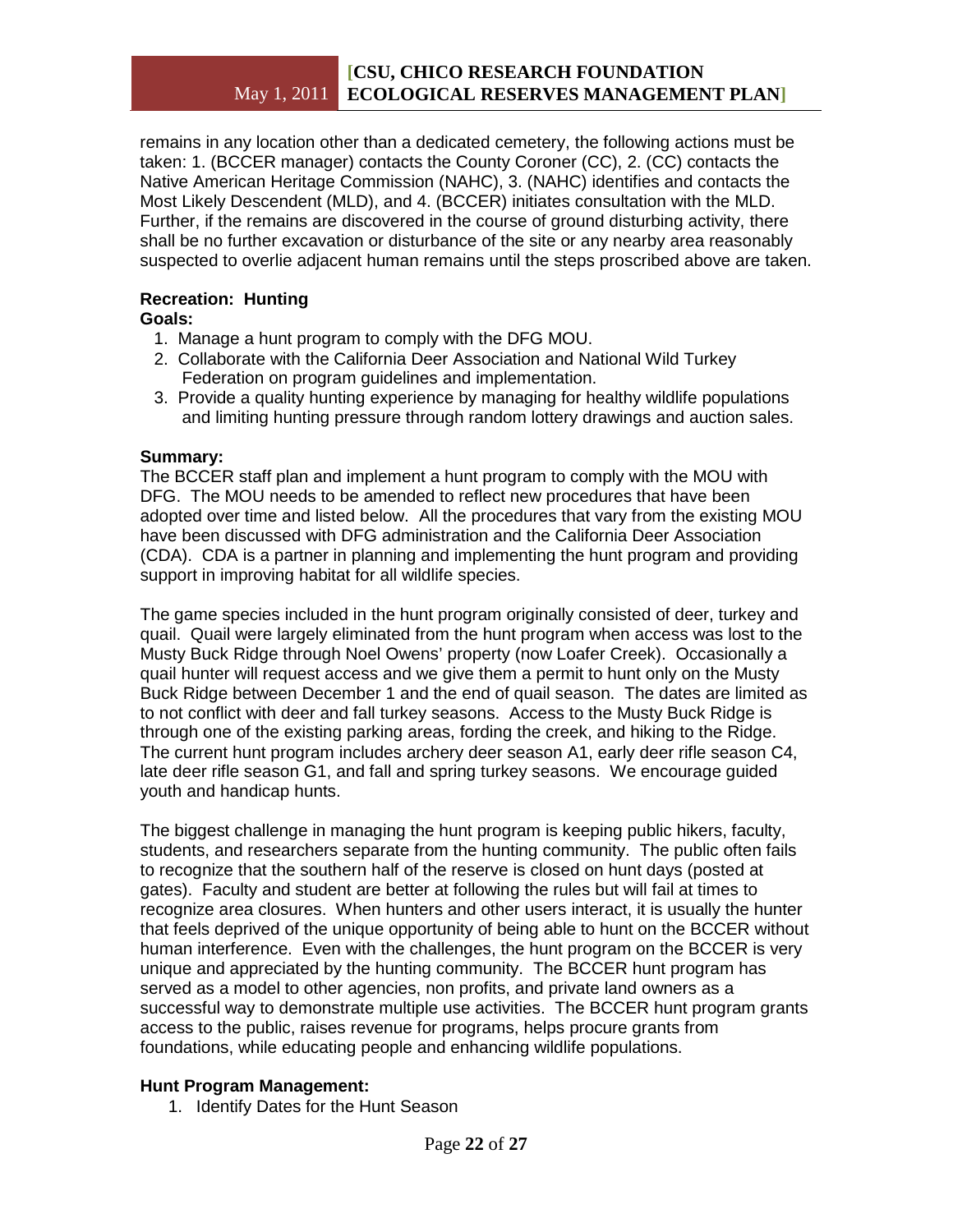- a. Identify specific hunt dates for deer, turkey and quail
	- i. Spring and fall turkey seasons and the A1 and C4 deer seasons are divided into hunt periods. A hunt period is a Friday, Saturday or Sunday, Monday, leaving one day each weekend as a non-hunt day. Hunters apply for a hunt per period by paying a \$5.00 fee for each period.
	- ii. The G1 Deer season is open on the reserve for all 9 consecutive days of that season. Applicants apply for the entire 9 day season by paying a \$5.00 fee.
	- iii. Quail hunting permits are issued on a first come, first served basis. Quail hunting is only allowed on the Musty Buck Ridge from December 1 through the end of quail season. One hunting party is allowed to hunt per day. There is currently no drive-in access so hunters must hike to the ridge to hunt.
- b. Identify application deadlines for the hunt season
	- i. Application deadlines for the spring season should be determined by January  $1^{st}$ , and by June  $1^{st}$  for the fall season.
	- ii. The application deadline should be at least 6 weeks prior to the first hunt day of the season.
	- iii. Lottery drawings should occur within five days of the application deadline (allow several days leeway for late applications).
	- iv. Post draw results online and notify drawn hunters once drawing is completed.
	- v. Hunter Liability Release and Hunter Regulations forms should be received with \$35.00 access fee at least two weeks prior to first hunt day.
	- vi. Hunt passes; maps, gate combinations, etc. should be mailed to hunters no later than two weeks prior to hunt date.
- 2. Applications
	- a. Update the previous year's application to reflect current dates and any procedural changes to the application process.
	- b. Post applications on the California Deer Association website and update the link on the BCCER website.
	- c. Collect applications as they are submitted and deposit fees to Hunt Program Account (88065).
- 3. Random Lottery Drawing
	- a. Enter all applicant information into the Hunt Application Fees sheet excel file.
	- b. Use the data sort tool and create a list of the hunters applying for each period. Each applicant will then have a number on the left column to compare with the results of the random number generator.
	- c. Use the Department of Fish and Game Lottery random number generator program to enter the number of hunters applying for each period.
	- d. Print out the list of random numbers generated for each period. Each printout will contain two columns of numbers. The left column is the draw order (1, 2, 3, 4….) and the right is the random number assigned to the applicant.
	- e. Compare the results of the random number generator with the list of applicants for that period. Find the hunter that was drawn first by finding the applicant number (right column) on the applicant list and record his name and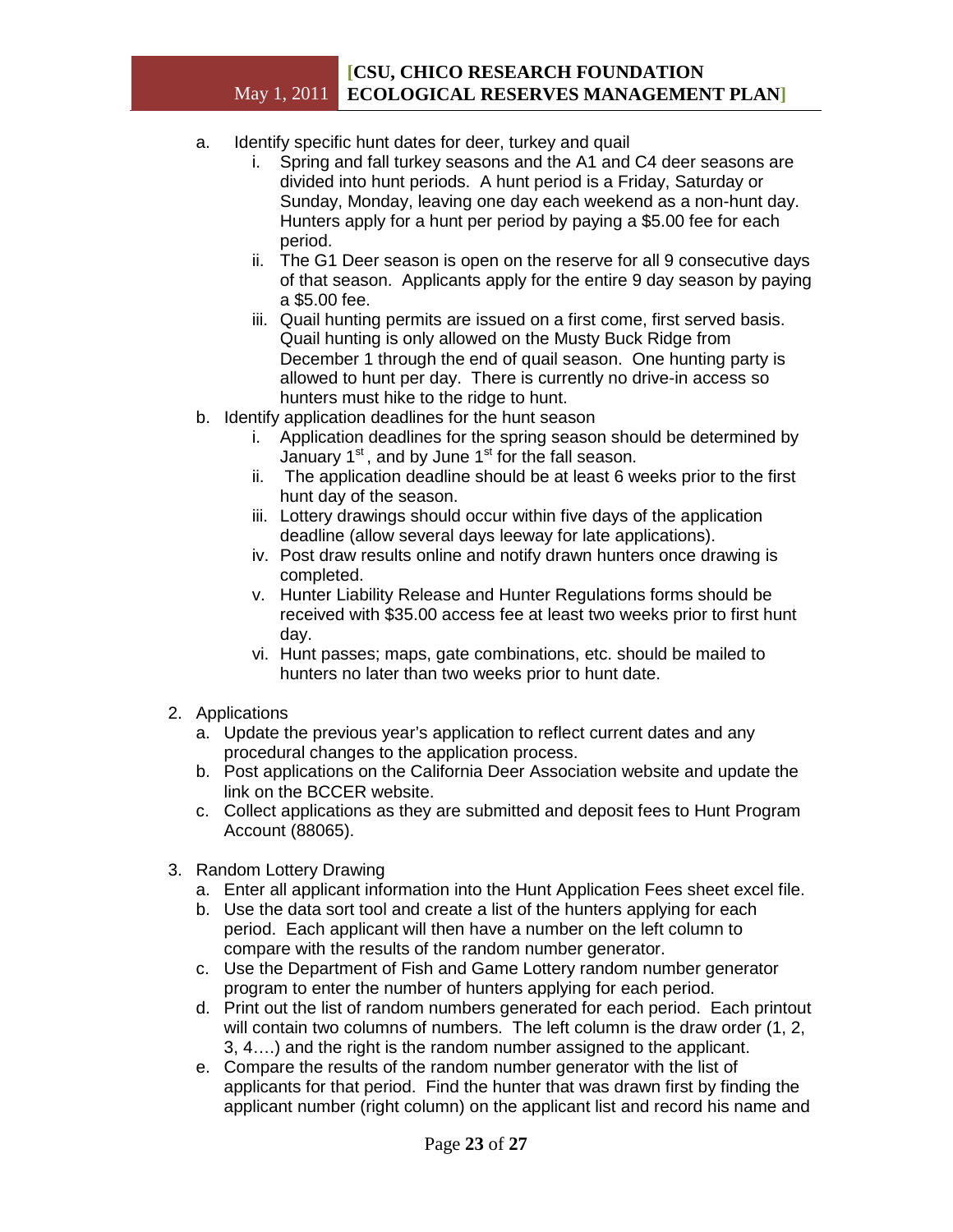those of his hunting guest(s). Repeat this for each Period until all periods are full.

- i. Spring turkey season will have only two applicants drawn per period; one for hunt Area A and one for hunt Area B.
- ii. A1 (archery deer) and C4 (early rifle deer) seasons will have a total of 4 hunting parties drawn per period. A hunting party shall not exceed three hunters.
- iii. G1 season will have a total of 8 applicants drawn for the season. An applicant for the G1 season may only apply with one guest. Note, (7) G1 trespass permits will be sold at auction for a total of 15 G1 hunters per season.
- 4. Lottery Drawing Results and Drawn Hunter Notification
	- f. Send draw results to the California Deer Association (CDA) for posting on their website and update link on BCCER website.
	- g. Send email to drawn hunters. The primary applicant on the drawn application is the primary contact for the hunting party and is responsible for all communication with the party. Email will include the following.
		- i. Date of specific hunt
		- ii. Instructions for completing paperwork and paying fees
			- 1. Forms include the Liability Release Form, Minor Liability Release Form, and Hunter Regulations Form. The forms may be mailed or scanned and emailed, but must be signed by each member of the hunting party, including non-hunters.
			- 2. Fees may be paid by check, payable to Research Foundation or online through CDA website.
		- iii. A link to CDA online payment page
		- iv. Attach liability release forms and hunter regulations form to email
		- v. In the event the hunter does not use email a US Post mail packet will be mailed including the information above.
- 5. Mail Hunt Packets
	- h. When all forms and fees are received for an applicants' entire party they will be mailed a packet containing the following
		- i. Cover letter
		- ii. Current hunt map with directions to the BCCER
		- iii. Harvest survey card with the current hunt lock combination on the bottom
- 6. Promotion
	- i. Send email announcement to email list recipients once applications are posted online. Include a link to the application page.
	- j. Post flyers at local sporting goods stores and in kiosks.
	- k. Send flyer to the hunting and fishing columnist at Chico Enterprise Record.
- 7. Additional Tasks
	- l. Notify all combination holders (faculty, staff, etc) of hunt dates and use guidelines during hunt season. Include a map of the hunt zones.
	- m. Check and upgrade signage along hunt zone and parking areas.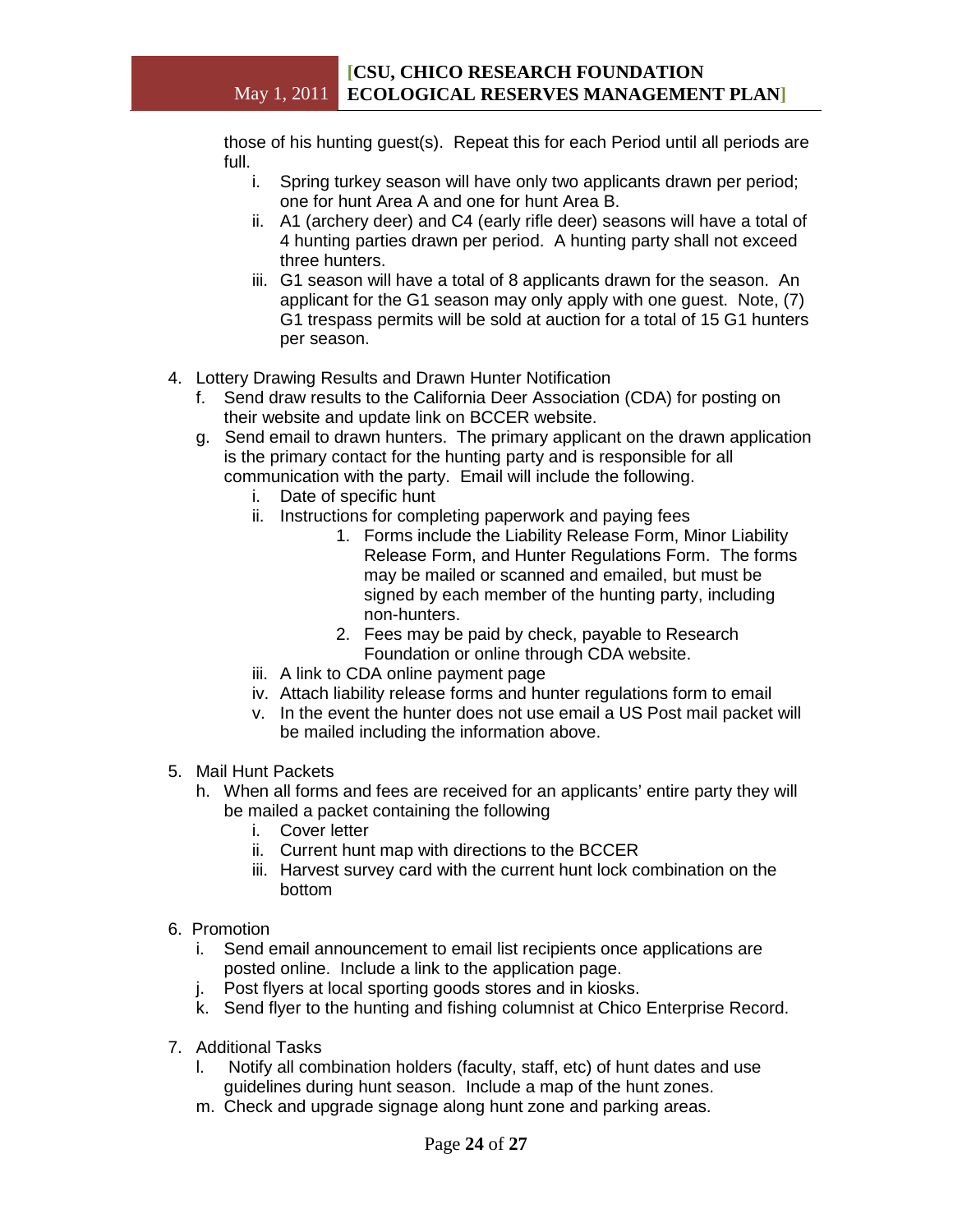- n. Close/lock gate at Simmons/ Henning parcel boundary.
- o. Clear 14 mile house and 10 mile house roads prior to each hunt period.
- p. Clean and restock outhouses frequently during hunt seasons.
- q. Change combinations
- r. Follow-up with hunters that don't return survey cards
- s. Eliminate from the hunt program hunters that violate rules

| <b>Example Management Decision Matrix</b>                                                                        |                                                                                                                                                      |                                                                                                                                                                                         |                                                      |                                                                         |  |
|------------------------------------------------------------------------------------------------------------------|------------------------------------------------------------------------------------------------------------------------------------------------------|-----------------------------------------------------------------------------------------------------------------------------------------------------------------------------------------|------------------------------------------------------|-------------------------------------------------------------------------|--|
| <b>Management Action/Need</b>                                                                                    | <b>Spatial Extent</b><br>$0 = non-$<br>existent or<br>unknown<br>$1 =$ localized<br>$2 = several$<br>isolated<br><b>locations</b><br>$3 =$ Extensive | Urgency<br>$0 =$ lack of action does not<br>result in adverse impacts<br>preserve<br>1 = Moderate adverse impacts 2= High<br>if neglected<br>2 = Severe adverse impacts if<br>neglected | Ability to<br>Manage<br>$0 = Low$<br>$1 = $ Moderate | Total<br><b>Highest</b><br>score is the<br>highest<br>priority<br>task. |  |
| <b>General Items</b>                                                                                             |                                                                                                                                                      |                                                                                                                                                                                         |                                                      |                                                                         |  |
| <b>Revise and update existing</b><br>management plans (include<br>short- and long-term<br>management actions     | $\vert$ 3                                                                                                                                            | $\overline{\mathbf{2}}$                                                                                                                                                                 | $\overline{\mathbf{2}}$                              | 7                                                                       |  |
| Implement actions outlined<br>in management plans                                                                | 3                                                                                                                                                    | $\overline{\mathbf{2}}$                                                                                                                                                                 | $\overline{\mathbf{2}}$                              | $\overline{7}$                                                          |  |
| <b>Design monitoring protocol</b><br>with flexibility for adaptive<br>management                                 | 3                                                                                                                                                    | 1                                                                                                                                                                                       | $\overline{\mathbf{2}}$                              | 6                                                                       |  |
| Implement monitoring and<br>adaptive management                                                                  | 3                                                                                                                                                    | 1                                                                                                                                                                                       | $\overline{\mathbf{2}}$                              | 6                                                                       |  |
| <b>Specific Management Actions</b>                                                                               |                                                                                                                                                      |                                                                                                                                                                                         |                                                      |                                                                         |  |
| Develop soil restoration test 1<br>plots and assess methods<br>suitable to restore degraded<br>soils at preserve |                                                                                                                                                      | 1                                                                                                                                                                                       | $\overline{\mathbf{2}}$                              | $\overline{4}$                                                          |  |
| Conduct feasibility study for 1<br>development of additional<br>permanent or seasonal<br>wetlands                |                                                                                                                                                      | 0                                                                                                                                                                                       | $\overline{2}$                                       | 3                                                                       |  |
| If applicable, create or<br>enhance wetlands and<br>monitor their status                                         | 1                                                                                                                                                    | 0                                                                                                                                                                                       | $\overline{2}$                                       | 3                                                                       |  |
| Install peizometers to<br>monitor ground water<br>availability                                                   | 2                                                                                                                                                    | 1                                                                                                                                                                                       | $\overline{2}$                                       | 5                                                                       |  |
| Eradicate/manage invasive<br>vegetation                                                                          | 3                                                                                                                                                    | $\overline{\mathbf{2}}$                                                                                                                                                                 | $\overline{\mathbf{2}}$                              | $\overline{7}$                                                          |  |
| Eradicate/manage invasive<br>wildlife                                                                            | 0                                                                                                                                                    | 1                                                                                                                                                                                       | $\overline{\mathbf{z}}$                              | 3                                                                       |  |
| <b>Restore and adaptively</b><br>manage riparian vegetation                                                      | 2                                                                                                                                                    | $\overline{2}$<br>0<br>System is dynamic and<br>functional                                                                                                                              |                                                      | 4                                                                       |  |
| <b>Restore and adaptively</b><br>manage upland vegetation                                                        | 2                                                                                                                                                    | 1<br><b>Provides minimal</b><br>buffering/filtration                                                                                                                                    | $\overline{2}$                                       | 5                                                                       |  |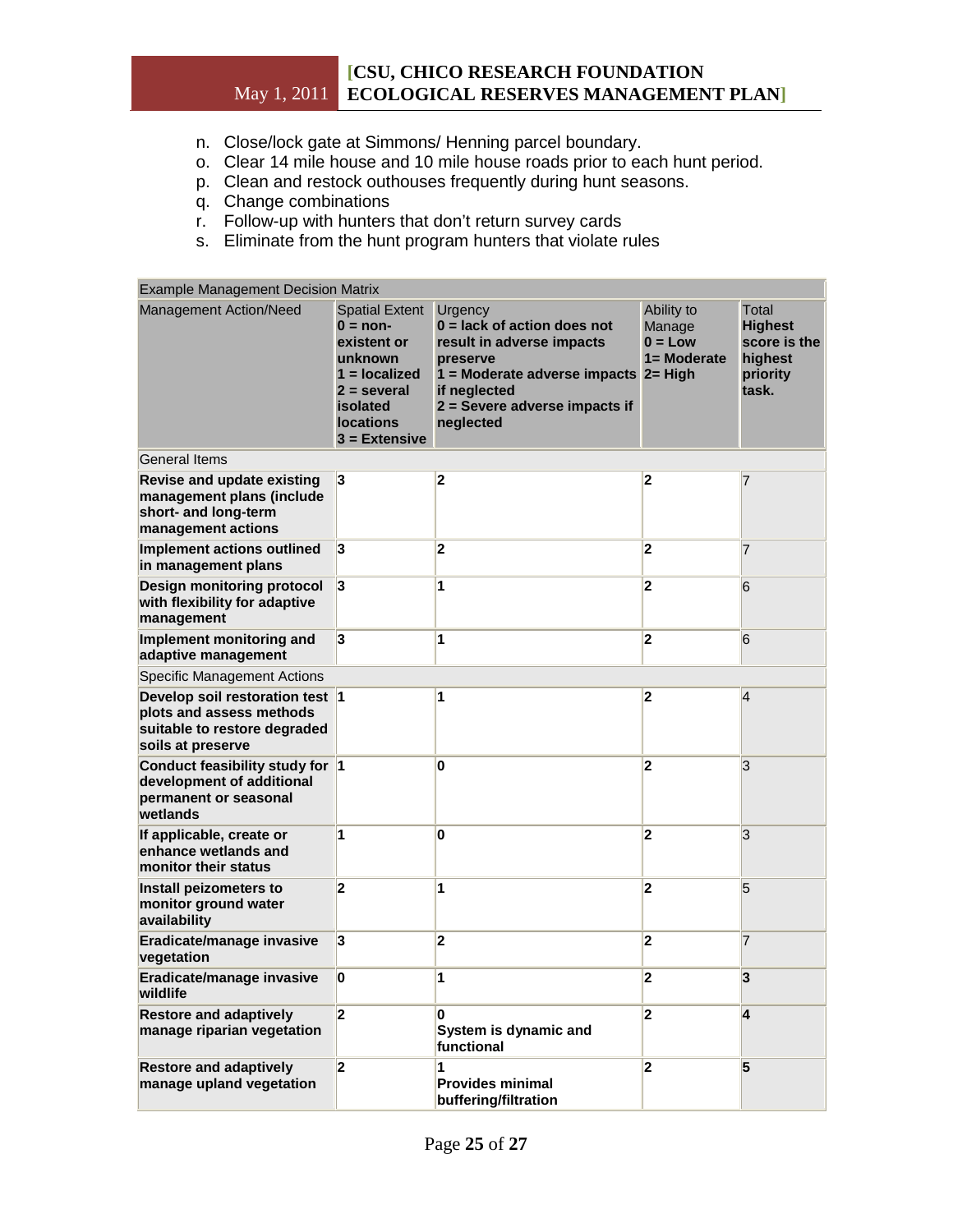| Install, monitor and maintain 1<br>bird and bat boxes                                                                       |   |   |   |
|-----------------------------------------------------------------------------------------------------------------------------|---|---|---|
| <b>Facilitate the enhancement</b><br>of the overflow channel by<br>using methods to encourage<br>native plant establishment | 2 |   | 4 |
| Assess sediment input rates 1                                                                                               | ი | 2 | 3 |
| Fuels reduction / removal of 2<br>woody debris                                                                              | 2 |   | 6 |
| Identify actions from species 3<br>recovery or management<br>plans to implement at the<br>preserve                          |   | 2 | 5 |
| Establish a credit method for 2<br>mitigation banking                                                                       |   |   | 5 |
| <b>Become a certified</b><br>mitigation bank                                                                                |   | 2 | 4 |

| <b>Management Implementation Plan</b>                                                                             |                                              |                                     |             |               |
|-------------------------------------------------------------------------------------------------------------------|----------------------------------------------|-------------------------------------|-------------|---------------|
| <b>Task</b>                                                                                                       | <b>Priority</b><br>(from decision<br>matrix) | <b>Time to</b><br><b>Completion</b> | <b>Cost</b> | <b>Status</b> |
| Revise and update<br>existing management<br>plans (include short-<br>and long-term<br>management actions          |                                              |                                     |             |               |
| Implement actions<br>outlined in management<br>plans                                                              |                                              |                                     |             |               |
| Design monitoring<br>protocol with flexibility<br>for adaptive<br>management                                      |                                              |                                     |             |               |
| Implement monitoring<br>and adaptive<br>management                                                                |                                              |                                     |             |               |
| Specific management<br>actions                                                                                    |                                              |                                     |             |               |
| Develop soil restoration<br>test plots and assess<br>methods suitable to<br>restore degraded soils<br>at preserve |                                              |                                     |             |               |
| Conduct feasibility<br>study for development<br>of additional permanent<br>or seasonal wetlands                   |                                              |                                     |             |               |
| If applicable, create or                                                                                          |                                              |                                     |             |               |